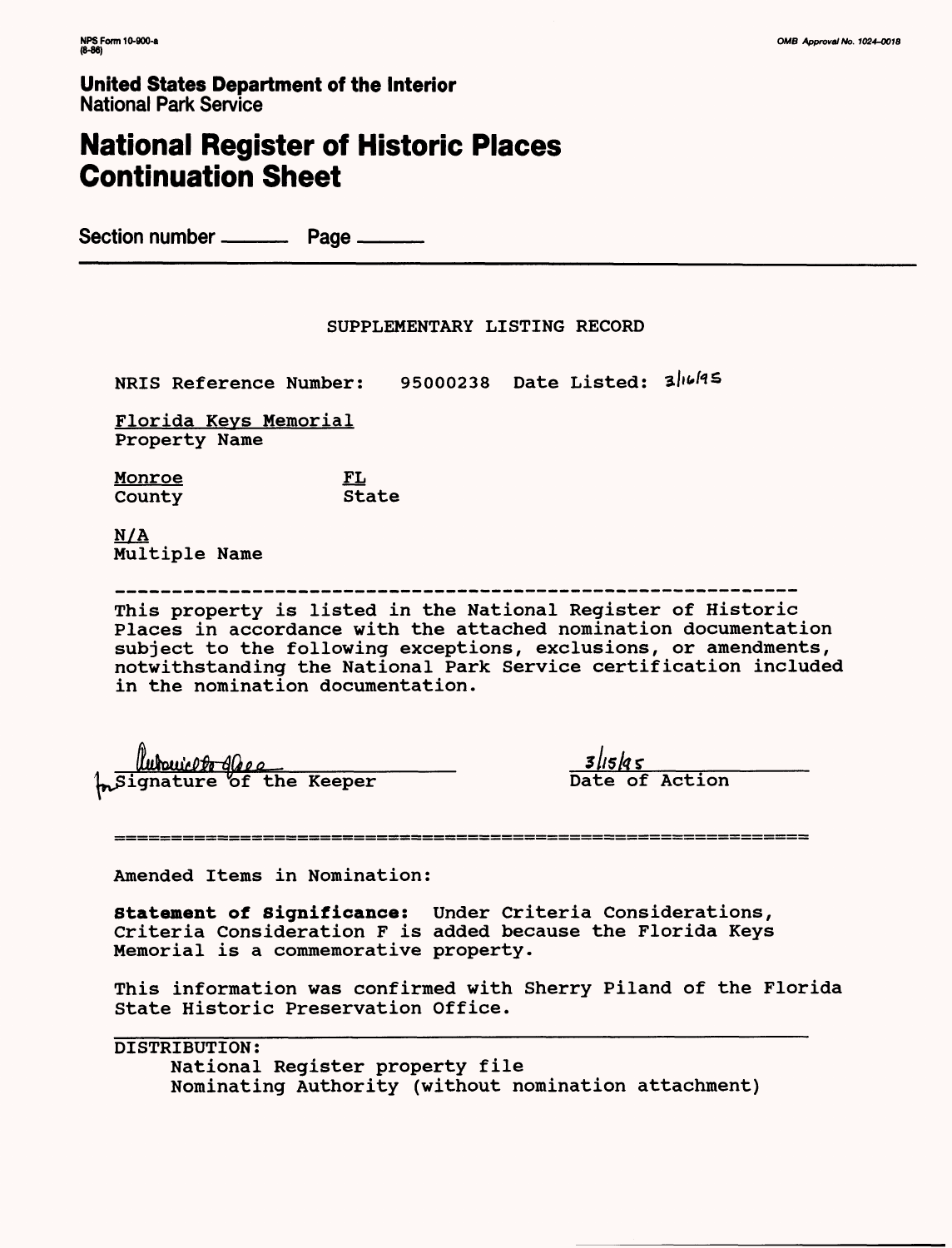|                                                                                                                                                                                                                                                                                                                                                                                                                                                                                                                                                                                                                                                                                                                                                                                                                                                                                                                                                                                   |                                                                                                                  | 238                                                                                                                                                                                                                                       |
|-----------------------------------------------------------------------------------------------------------------------------------------------------------------------------------------------------------------------------------------------------------------------------------------------------------------------------------------------------------------------------------------------------------------------------------------------------------------------------------------------------------------------------------------------------------------------------------------------------------------------------------------------------------------------------------------------------------------------------------------------------------------------------------------------------------------------------------------------------------------------------------------------------------------------------------------------------------------------------------|------------------------------------------------------------------------------------------------------------------|-------------------------------------------------------------------------------------------------------------------------------------------------------------------------------------------------------------------------------------------|
| <b>NPS Form 10-900</b><br>(Oct. 1990)                                                                                                                                                                                                                                                                                                                                                                                                                                                                                                                                                                                                                                                                                                                                                                                                                                                                                                                                             |                                                                                                                  | OMB No. 10024-0018                                                                                                                                                                                                                        |
| United States Department of the Interior<br><b>National Park Service</b>                                                                                                                                                                                                                                                                                                                                                                                                                                                                                                                                                                                                                                                                                                                                                                                                                                                                                                          |                                                                                                                  | <b>RECEIVED 413</b>                                                                                                                                                                                                                       |
| <b>National Register of Historic Places</b><br><b>Registration Form</b>                                                                                                                                                                                                                                                                                                                                                                                                                                                                                                                                                                                                                                                                                                                                                                                                                                                                                                           |                                                                                                                  | FEB 13 1995                                                                                                                                                                                                                               |
| architectural classification, materials, and areas of significance, enter only categories and subcategories from the instructions. Place a<br>entries and narrative items on continuation sheets (NPS Form 10-900a). Use a typewriter, word processor, or computer, to complete all items.                                                                                                                                                                                                                                                                                                                                                                                                                                                                                                                                                                                                                                                                                        |                                                                                                                  | This form is for use in nominating or requesting determinations for individual properties and <b>districte protectives</b> or the complete interval and the properties of the complete interval and the matrice of <i>Historic Places</i> |
| 1. Name of Property                                                                                                                                                                                                                                                                                                                                                                                                                                                                                                                                                                                                                                                                                                                                                                                                                                                                                                                                                               |                                                                                                                  |                                                                                                                                                                                                                                           |
|                                                                                                                                                                                                                                                                                                                                                                                                                                                                                                                                                                                                                                                                                                                                                                                                                                                                                                                                                                                   |                                                                                                                  |                                                                                                                                                                                                                                           |
| other names/site number <b>Hurricane</b> Monument                                                                                                                                                                                                                                                                                                                                                                                                                                                                                                                                                                                                                                                                                                                                                                                                                                                                                                                                 |                                                                                                                  |                                                                                                                                                                                                                                           |
|                                                                                                                                                                                                                                                                                                                                                                                                                                                                                                                                                                                                                                                                                                                                                                                                                                                                                                                                                                                   |                                                                                                                  |                                                                                                                                                                                                                                           |
| 2. Location                                                                                                                                                                                                                                                                                                                                                                                                                                                                                                                                                                                                                                                                                                                                                                                                                                                                                                                                                                       |                                                                                                                  |                                                                                                                                                                                                                                           |
| street & number $U.S.$ Highway 1 at Mile Marker 81.5 and name is a particular or publication                                                                                                                                                                                                                                                                                                                                                                                                                                                                                                                                                                                                                                                                                                                                                                                                                                                                                      |                                                                                                                  |                                                                                                                                                                                                                                           |
| city or town <b>Islamorada</b>                                                                                                                                                                                                                                                                                                                                                                                                                                                                                                                                                                                                                                                                                                                                                                                                                                                                                                                                                    | avvicinity and the set of the set of the set of the set of the set of the set of the set of the set of the set o |                                                                                                                                                                                                                                           |
|                                                                                                                                                                                                                                                                                                                                                                                                                                                                                                                                                                                                                                                                                                                                                                                                                                                                                                                                                                                   |                                                                                                                  | state Florida  code FL county Monroe  code 087 zip code 33036                                                                                                                                                                             |
| 3. State/Federal Agency Certification                                                                                                                                                                                                                                                                                                                                                                                                                                                                                                                                                                                                                                                                                                                                                                                                                                                                                                                                             |                                                                                                                  |                                                                                                                                                                                                                                           |
| As the designated authority under the National Historic Preservation Act, as amended, I hereby certify that this $\frac{1}{k}$ nomination<br>□ request for determination of eligibility meets the documentation standards for registering properties in the National Register of<br>Historic Places and meets the procedural and professional requirements set forth in 36 CFR Part 60. In my opinion, the property<br>$\Box$ meets $\Box$ does not meet the National Register criteria. I recommend that this property be considered significant<br>$\pi$ ationally $\Box$ statewide $\boxtimes$ locally. ( $\Box$ See continuation sheet for additional comments.)<br>ature of certifying official/Title<br>Florida State Historic Preservation Officer, Division of Historical Resources<br>State of Federal agency and bureau<br>In my opinion, the property $\Box$ meets $\Box$ does not meet the National Register criteria. ( $\Box$ See continuation sheet for additional | P. Walker, Deputy SHPO 2/8/95<br>しア                                                                              |                                                                                                                                                                                                                                           |
| comments.)                                                                                                                                                                                                                                                                                                                                                                                                                                                                                                                                                                                                                                                                                                                                                                                                                                                                                                                                                                        |                                                                                                                  |                                                                                                                                                                                                                                           |
| Signature of certifying official/Title                                                                                                                                                                                                                                                                                                                                                                                                                                                                                                                                                                                                                                                                                                                                                                                                                                                                                                                                            | Date                                                                                                             |                                                                                                                                                                                                                                           |
|                                                                                                                                                                                                                                                                                                                                                                                                                                                                                                                                                                                                                                                                                                                                                                                                                                                                                                                                                                                   |                                                                                                                  |                                                                                                                                                                                                                                           |
| State or Federal agency and bureau                                                                                                                                                                                                                                                                                                                                                                                                                                                                                                                                                                                                                                                                                                                                                                                                                                                                                                                                                |                                                                                                                  |                                                                                                                                                                                                                                           |
|                                                                                                                                                                                                                                                                                                                                                                                                                                                                                                                                                                                                                                                                                                                                                                                                                                                                                                                                                                                   |                                                                                                                  |                                                                                                                                                                                                                                           |
|                                                                                                                                                                                                                                                                                                                                                                                                                                                                                                                                                                                                                                                                                                                                                                                                                                                                                                                                                                                   | <b>for</b> Signature of the Keeper                                                                               | Date of Action                                                                                                                                                                                                                            |
| Pentered in the National Register.<br>$\Box$ See continuation sheet.                                                                                                                                                                                                                                                                                                                                                                                                                                                                                                                                                                                                                                                                                                                                                                                                                                                                                                              | <u>Autovietti gless</u>                                                                                          | $316$ $As$                                                                                                                                                                                                                                |
| determined eligible for the<br><b>National Register</b><br>$\Box$ See continuation sheet.                                                                                                                                                                                                                                                                                                                                                                                                                                                                                                                                                                                                                                                                                                                                                                                                                                                                                         |                                                                                                                  |                                                                                                                                                                                                                                           |
| $\Box$ determined not eligible for the<br>National Register.                                                                                                                                                                                                                                                                                                                                                                                                                                                                                                                                                                                                                                                                                                                                                                                                                                                                                                                      |                                                                                                                  |                                                                                                                                                                                                                                           |
| 4. National Park Service Certification<br>I hereby certify that the property is:<br>$\Box$ removed from the National<br>Register.                                                                                                                                                                                                                                                                                                                                                                                                                                                                                                                                                                                                                                                                                                                                                                                                                                                 |                                                                                                                  |                                                                                                                                                                                                                                           |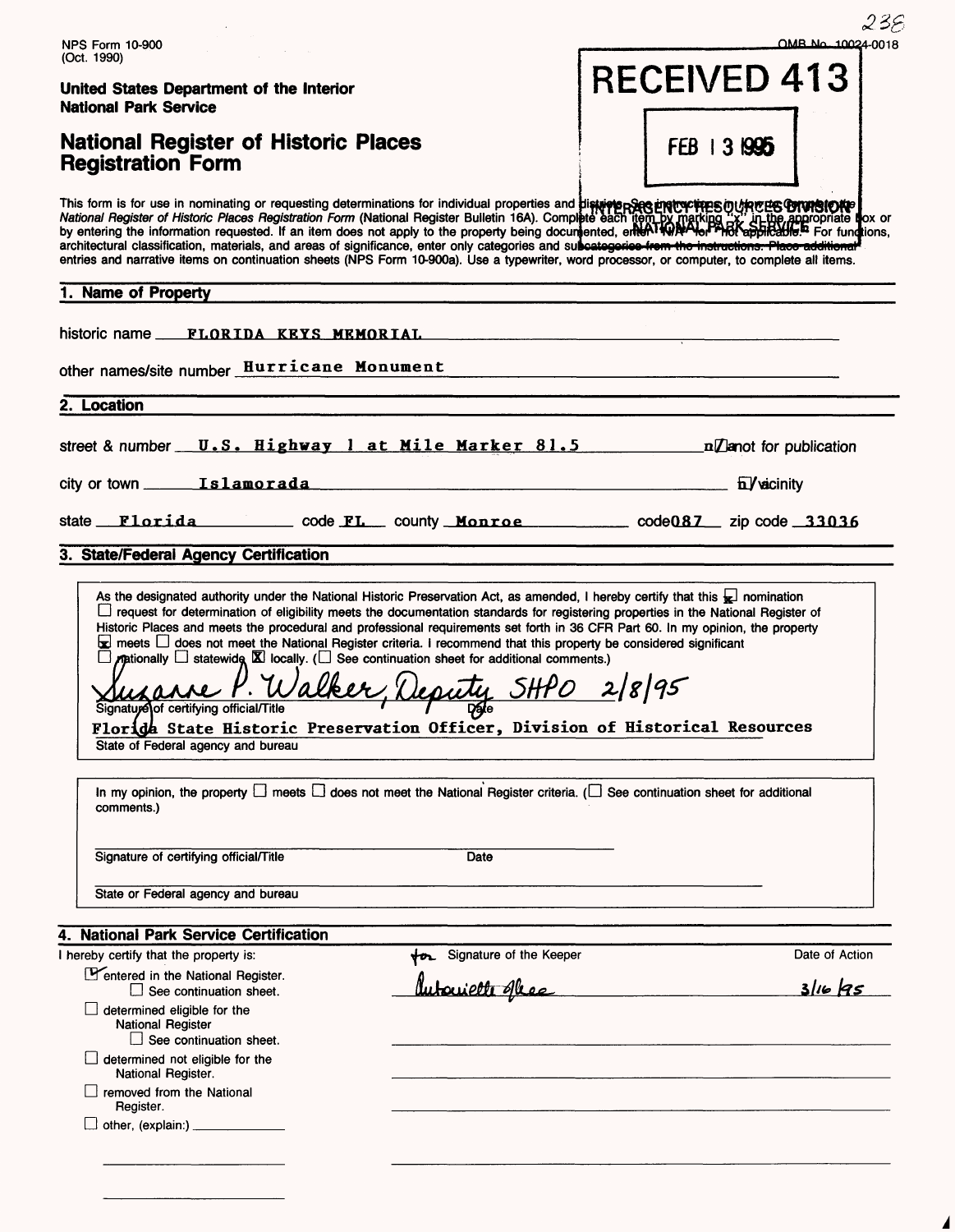**Florida Keys Memorial** Name of Property

County and State

| 5. Classification                                                                                                  |                                                                                                                                                                                                                                                                                                                                                                                                                     |                                                                                                   |                                                                                                                                                                                                                                                                                                                                    |              |  |  |
|--------------------------------------------------------------------------------------------------------------------|---------------------------------------------------------------------------------------------------------------------------------------------------------------------------------------------------------------------------------------------------------------------------------------------------------------------------------------------------------------------------------------------------------------------|---------------------------------------------------------------------------------------------------|------------------------------------------------------------------------------------------------------------------------------------------------------------------------------------------------------------------------------------------------------------------------------------------------------------------------------------|--------------|--|--|
| <b>Ownership of Property</b><br>(Check as many boxes as apply)                                                     | <b>Category of Property</b><br>(Check only one box)                                                                                                                                                                                                                                                                                                                                                                 | Number of Resources within Property<br>(Do not include previously listed resources in the count.) |                                                                                                                                                                                                                                                                                                                                    |              |  |  |
| <b>CONTRACTOR</b><br>$\Box$ private                                                                                | <b>bitt</b><br>$\Box$ building(s)                                                                                                                                                                                                                                                                                                                                                                                   | Contributing                                                                                      | Noncontributing                                                                                                                                                                                                                                                                                                                    |              |  |  |
| <b>X</b> public-local                                                                                              | $\Box$ district                                                                                                                                                                                                                                                                                                                                                                                                     | $\mathbf{a}$                                                                                      | $\overline{0}$ and $\overline{0}$ and $\overline{0}$ and $\overline{0}$ and $\overline{0}$ and $\overline{0}$ and $\overline{0}$ and $\overline{0}$ and $\overline{0}$ and $\overline{0}$ and $\overline{0}$ and $\overline{0}$ and $\overline{0}$ and $\overline{0}$ and $\overline{0}$ and $\overline{0}$ and $\overline{0}$ and | _ buildings  |  |  |
| $\Box$ public-State<br>$\Box$ public-Federal                                                                       | $\Box$ site<br>$\Box$ structure                                                                                                                                                                                                                                                                                                                                                                                     | $\bf{0}$                                                                                          | $\bf{0}$                                                                                                                                                                                                                                                                                                                           | sites        |  |  |
|                                                                                                                    | X object                                                                                                                                                                                                                                                                                                                                                                                                            | $\bf{0}$                                                                                          | $\bf{0}$                                                                                                                                                                                                                                                                                                                           | _ structures |  |  |
|                                                                                                                    |                                                                                                                                                                                                                                                                                                                                                                                                                     | $\mathbf{1}$                                                                                      | $\pmb{0}$                                                                                                                                                                                                                                                                                                                          | ___ objects  |  |  |
|                                                                                                                    |                                                                                                                                                                                                                                                                                                                                                                                                                     |                                                                                                   | $\bf{0}$                                                                                                                                                                                                                                                                                                                           | <b>Total</b> |  |  |
| Name of related multiple property listing<br>(Enter "N/A" if property is not part of a multiple property listing.) |                                                                                                                                                                                                                                                                                                                                                                                                                     | in the National Register                                                                          | Number of contributing resources previously listed                                                                                                                                                                                                                                                                                 |              |  |  |
| N/A                                                                                                                | $\overline{\phantom{a}}$ and $\overline{\phantom{a}}$ and $\overline{\phantom{a}}$ and $\overline{\phantom{a}}$ and $\overline{\phantom{a}}$ and $\overline{\phantom{a}}$ and $\overline{\phantom{a}}$ and $\overline{\phantom{a}}$ and $\overline{\phantom{a}}$ and $\overline{\phantom{a}}$ and $\overline{\phantom{a}}$ and $\overline{\phantom{a}}$ and $\overline{\phantom{a}}$ and $\overline{\phantom{a}}$ a |                                                                                                   | 0                                                                                                                                                                                                                                                                                                                                  |              |  |  |
| <b>6. Function or Use</b>                                                                                          |                                                                                                                                                                                                                                                                                                                                                                                                                     |                                                                                                   |                                                                                                                                                                                                                                                                                                                                    |              |  |  |
| <b>Historic Functions</b><br>(Enter categories from instructions)                                                  |                                                                                                                                                                                                                                                                                                                                                                                                                     | <b>Current Functions</b><br>(Enter categories from instructions)                                  |                                                                                                                                                                                                                                                                                                                                    |              |  |  |
| FUNERARY/ graves/burials                                                                                           |                                                                                                                                                                                                                                                                                                                                                                                                                     | FUNERARY/ graves/burials                                                                          |                                                                                                                                                                                                                                                                                                                                    |              |  |  |
| RECREATION AND CULTURE/                                                                                            |                                                                                                                                                                                                                                                                                                                                                                                                                     | RECREATION AND CULTURE/                                                                           |                                                                                                                                                                                                                                                                                                                                    |              |  |  |
| Monument/Marker                                                                                                    |                                                                                                                                                                                                                                                                                                                                                                                                                     | Monument/Marker                                                                                   |                                                                                                                                                                                                                                                                                                                                    |              |  |  |
|                                                                                                                    |                                                                                                                                                                                                                                                                                                                                                                                                                     |                                                                                                   |                                                                                                                                                                                                                                                                                                                                    |              |  |  |
|                                                                                                                    |                                                                                                                                                                                                                                                                                                                                                                                                                     |                                                                                                   |                                                                                                                                                                                                                                                                                                                                    |              |  |  |
|                                                                                                                    |                                                                                                                                                                                                                                                                                                                                                                                                                     |                                                                                                   |                                                                                                                                                                                                                                                                                                                                    |              |  |  |
|                                                                                                                    |                                                                                                                                                                                                                                                                                                                                                                                                                     |                                                                                                   |                                                                                                                                                                                                                                                                                                                                    |              |  |  |
| 7. Description<br><b>Architectural Classification</b>                                                              | $\mathcal{F}=\mathcal{F}_k$<br>$\tau \propto$                                                                                                                                                                                                                                                                                                                                                                       | <b>Materials</b>                                                                                  |                                                                                                                                                                                                                                                                                                                                    |              |  |  |
| (Enter categories from instructions)                                                                               |                                                                                                                                                                                                                                                                                                                                                                                                                     | (Enter categories from instructions)                                                              |                                                                                                                                                                                                                                                                                                                                    |              |  |  |
| MODERN MOVEMENT/ Moderne                                                                                           |                                                                                                                                                                                                                                                                                                                                                                                                                     | foundation concrete                                                                               |                                                                                                                                                                                                                                                                                                                                    |              |  |  |
|                                                                                                                    |                                                                                                                                                                                                                                                                                                                                                                                                                     | walls coral limestone                                                                             |                                                                                                                                                                                                                                                                                                                                    |              |  |  |
|                                                                                                                    |                                                                                                                                                                                                                                                                                                                                                                                                                     | roof $\sqrt{\frac{n}{a}}$                                                                         |                                                                                                                                                                                                                                                                                                                                    |              |  |  |
|                                                                                                                    |                                                                                                                                                                                                                                                                                                                                                                                                                     | other ceramic tile                                                                                |                                                                                                                                                                                                                                                                                                                                    |              |  |  |
|                                                                                                                    |                                                                                                                                                                                                                                                                                                                                                                                                                     |                                                                                                   |                                                                                                                                                                                                                                                                                                                                    |              |  |  |
| <b>Narrative Description</b>                                                                                       | (Describe the historic and current condition of the property on one or more continuation sheets.)                                                                                                                                                                                                                                                                                                                   |                                                                                                   |                                                                                                                                                                                                                                                                                                                                    |              |  |  |
|                                                                                                                    |                                                                                                                                                                                                                                                                                                                                                                                                                     | 人名                                                                                                |                                                                                                                                                                                                                                                                                                                                    |              |  |  |
|                                                                                                                    |                                                                                                                                                                                                                                                                                                                                                                                                                     |                                                                                                   |                                                                                                                                                                                                                                                                                                                                    |              |  |  |

 $\label{eq:2} \frac{1}{\sqrt{2}}\sum_{i=1}^n\frac{1}{\sqrt{2}}\sum_{i=1}^n\frac{1}{\sqrt{2}}\sum_{i=1}^n\frac{1}{\sqrt{2}}\sum_{i=1}^n\frac{1}{\sqrt{2}}\sum_{i=1}^n\frac{1}{\sqrt{2}}\sum_{i=1}^n\frac{1}{\sqrt{2}}\sum_{i=1}^n\frac{1}{\sqrt{2}}\sum_{i=1}^n\frac{1}{\sqrt{2}}\sum_{i=1}^n\frac{1}{\sqrt{2}}\sum_{i=1}^n\frac{1}{\sqrt{2}}\sum_{i=1}^n\frac{1$ 

 $\mathbf{k}$ 

and the company of the first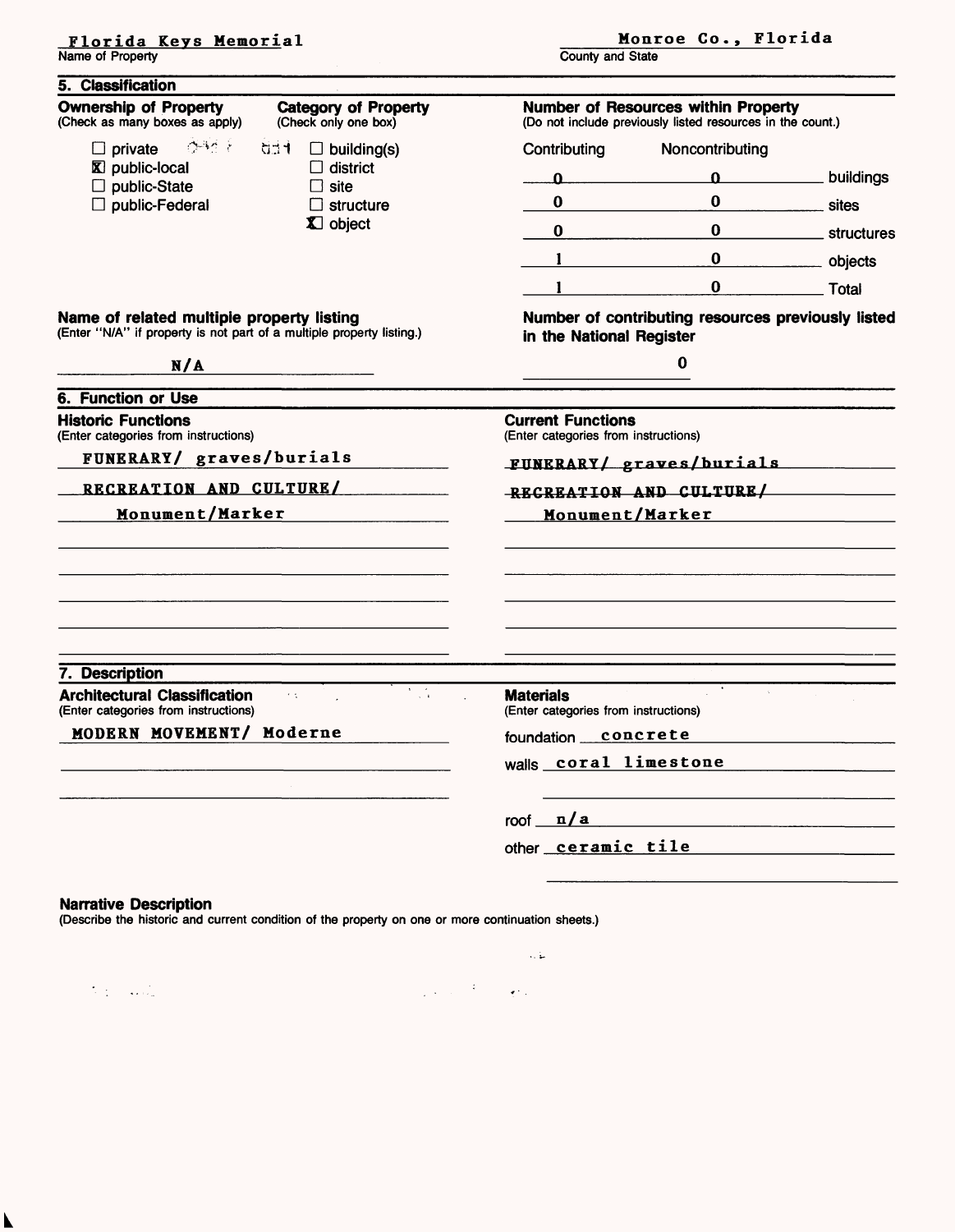**8. Statement of Significance**

#### **Applicable National Register Criteria**

(Mark "x" in one or more boxes for the criteria qualifying the property for National Register listing.)

- Kl A Property is associated with events that have made a significant contribution to the broad patterns of our history.
- $\Box$  **B** Property is associated with the lives of persons significant in our past.
- $\mathbf{\overline{X}}$  **C** Property embodies the distinctive characteristics of a type, period, or method of construction or represents the work of a master, or possesses high artistic values, or represents a significant and distinguishable entity whose components lack individual distinction.
- $\square$  **D** Property has yielded, or is likely to yield, information important in prehistory or history.

#### **Criteria Considerations**

(Mark "x" in all the boxes that apply.)

Property is:

- $\Box$  A owned by a religious institution or used for religious purposes.
- $\Box$  **B** removed from its original location.
- $\Box$  C a birthplace or grave.
- $\square$  **D** a cemetery.
- $\square$  **E** a reconstructed building, object, or structure.
- $\Box$  **F** a commemorative property.
- $\Box$  G less than 50 years of age or achieved significance within the past 50 years.

#### **Narrative Statement of Significance**

(Explain the significance of the property on one or more continuation sheets.)

### **9. Major Bibliographical References**

#### **Bibliography**

(Cite the books, articles, and other sources used in preparing this form on one or more continuation sheets.)

### **Previous documentation on file (NPS):**

- $\Box$  preliminary determination of individual listing (36 CFR 67) has been requested
- $\Box$  previously listed in the National Register
- $\square$  previously determined eligible by the National **Register**
- □ designated a National Historic Landmark
- □ recorded by Historic American Buildings Survey # \_\_\_\_\_\_\_\_\_\_\_\_\_\_
- $\Box$  recorded by Historic American Engineering Record  $#$

#### **Monroe Co., Florida**<br>
Name of Phopen<sub>y</sub> Keys Memorial<br>
County and State County and State

**Areas of Significance**

(Enter categories from instructions)

ART

**POLITICS/GOVERNMENT**

**SOCIAL HISTORY**

**Period of Significance 1937-1944**

**Significant Dates** 

**1937**

**Significant Person** (Complete if Criterion B is marked above)

**N/A \_\_\_\_\_\_\_\_\_\_\_\_\_\_**

### **Cultural Affiliation**

 $N/A$ 

**Architect/Builder** 

**Designer: Harold Lawson**

**Sculptor I Lampert Bemelmans**

### **Primary location of additional data:**

- **K** State Historic Preservation Office
- $\Box$  Other State agency
- $\Box$  Federal agency
- $\Box$  Local government
- $\Box$  University
- D Other

Name of repository: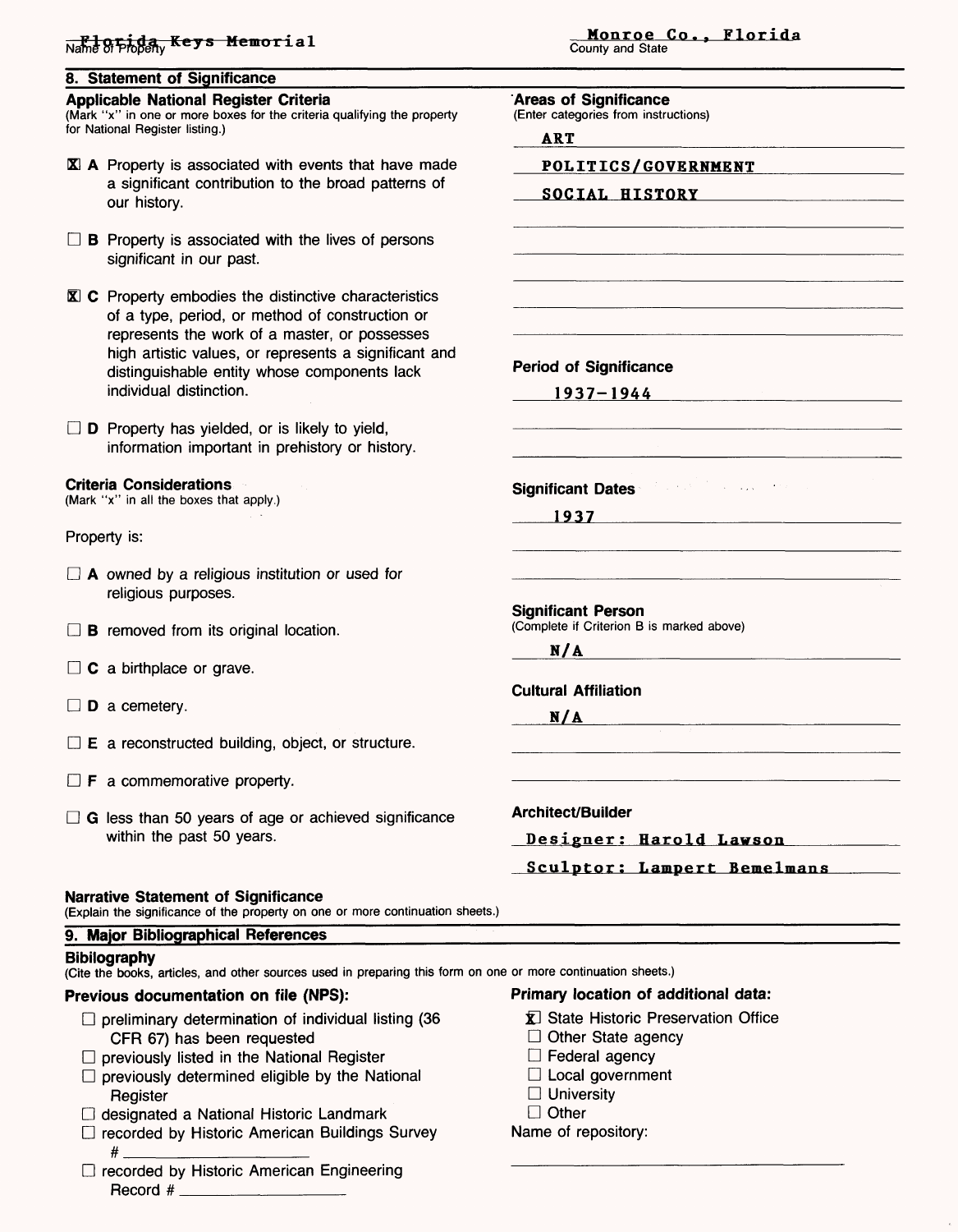|  |  |  |  |  | Florida Keys Memorial |  |  |  |
|--|--|--|--|--|-----------------------|--|--|--|
|--|--|--|--|--|-----------------------|--|--|--|

Name of Property

County and State

#### **10. Geographical Data**

Acreage of Property <u>less</u> than one (1) acre

#### **UTM References**

(Place additional UTM references on a continuation sheet.)

|      | $ 5 $ 3, 6 7, 2, 0 2 | a<br>71  |
|------|----------------------|----------|
| Zone | Easting              | Northing |
|      |                      |          |

#### **Verbal Boundary Description**

(Describe the boundaries of the property on a continuation sheet.)

#### **Boundary Justification**

(Explain why the boundaries were selected on a continuation sheet.)

**11. Form Prepared By**

| Zone | Easting                | Northing |  |  |
|------|------------------------|----------|--|--|
|      |                        |          |  |  |
|      | See continuation sheet |          |  |  |

 $\mathbf{L}$ 

 $\mathbf{r}$ 

3 \_\_\_ I I i

name/title Jerry Wilkinson/ Sherry Piland, Historic Sites Specialist organization Bureau of Historic Preservation date **January 1995**

street & number **R.A. Gray Bldg., 500 S. Bronough** telephone **(904) 487-2333**

city or town **Tallahassee**\_\_\_\_\_\_\_\_\_\_\_\_\_\_\_\_ state **Florida zjp code 32399-0250**

#### **Additional Documentation**

Submit the following items with the completed form:

#### **Continuation Sheets**

#### **Maps**

**A USGS map** (7.5 or 15 minute series) indicating the property's location.

**A Sketch map** for historic districts and properties having large acreage or numerous resources.

#### **Photographs**

Representative **black and white photographs** of the property.

#### **Additional items**

**Property Owner**

(Check with the SHPO or FPO for any additional items)

| <b>Property Owner</b>                               |  |
|-----------------------------------------------------|--|
| (Complete this item at the request of SHPO or FPO.) |  |
|                                                     |  |
|                                                     |  |
|                                                     |  |

**Paperwork Reduction Act Statement:** This information is being collected for applications to the National Register of Historic Places to nominate properties for listing or determine eligibility for listing, to list properties, and to amend existing listings. Response to this request is required to obtain a benefit in accordance with the National Historic Preservation Act, as amended (16 U.S.C. 470 et seq.).

**Estimated Burden Statement:** Public reporting burden for this form is estimated to average 18.1 hours per response including time for reviewing instructions, gathering and maintaining data, and completing and reviewing the form. Direct comments regarding this burden estimate or any aspect of this form to the Chief, Administrative Services Division, National Park Service, P.O. Box 37127, Washington, DC 20013-7127; and the Office of Management and Budget, Paperwork Reductions Projects (1024-0018), Washington, DC 20503.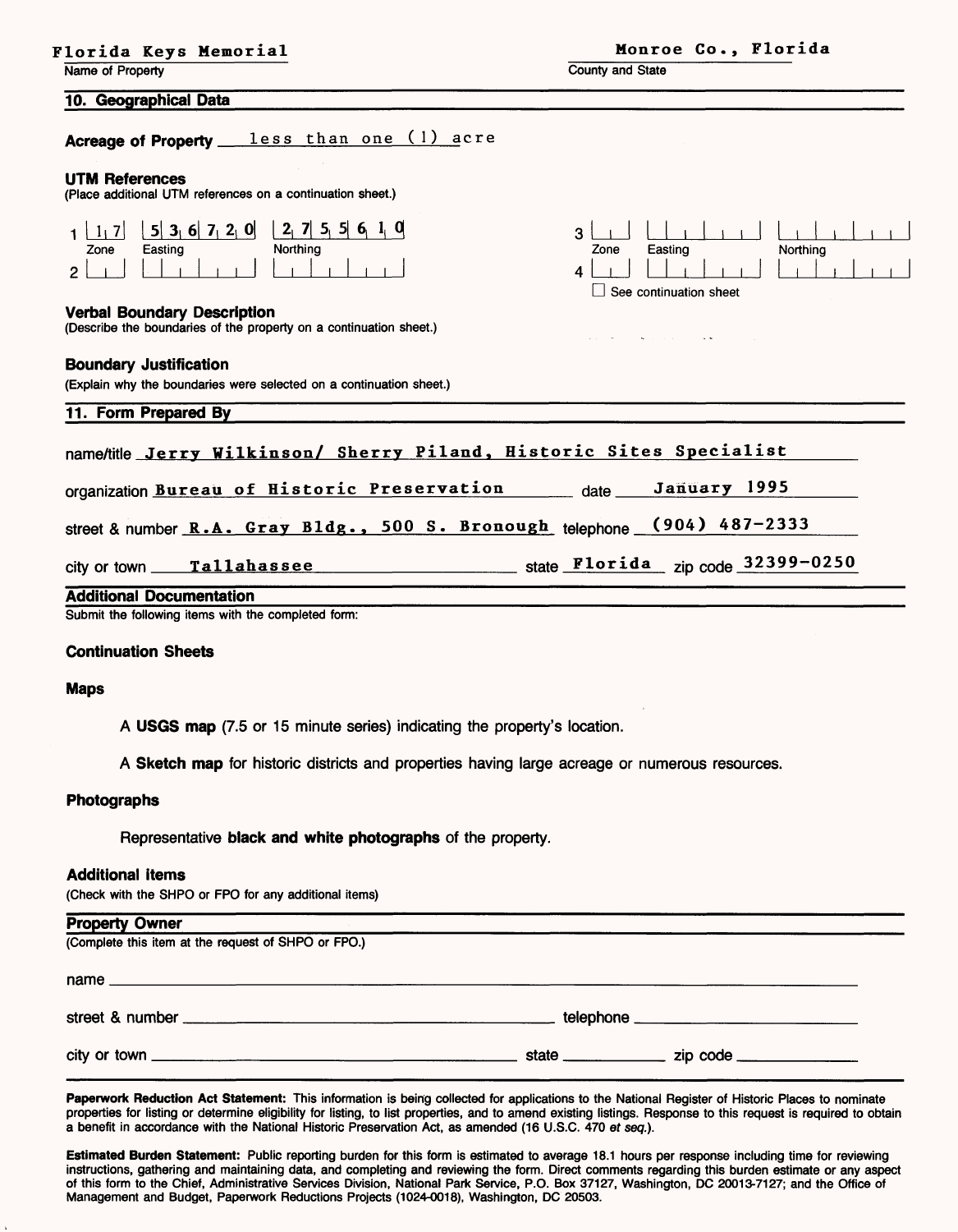| $(8-86)$<br>United States Department of the Interior<br><b>National Park Service</b> |                | RECEIVED 413                                                | OMB Approval No. 1024-0018 |
|--------------------------------------------------------------------------------------|----------------|-------------------------------------------------------------|----------------------------|
| <b>National Register of Historic Places</b><br><b>Continuation Sheet</b>             | <b>FLORTDA</b> | <b>FEB</b><br>31995<br>KRYS-MEMORIAI.                       |                            |
| Section number $\frac{7}{2}$ Page $\frac{1}{2}$                                      |                | MONROPTERAGENCY RESOURCES DIVISION<br>NATIONAL PARK SERVICE |                            |

### **SUMMARY**

The Florida Keys Memorial is located in the unincorporated<br>nitv of Islamorada, in Monroe Countv, Florida. It was community of Islamorada, in Monroe County, Florida. erected in 1937 to memorialize the victims of the 1935 Hurricane. The Memorial is comprised of several elements: a carved shaft, a raised platform, a crypt, and a concrete forecourt. Construction materials include concrete, coral limestone, and ceramic tile. The over-all dimensions of the Memorial are approximately 61 X 61 feet.

#### **SETTING**

The Florida Keys are a chain of islands extending southwesterly from the Florida peninsula in an arc from Biscayne Bay to the Dry Tortugas. They separate the Atlantic Ocean on the south and east from the Gulf of Mexico on the north and west. (See Map).

The narrow islands of the Upper and Middle Keys have a central ridge of fossilized coral rock, with a maximum elevation of 12-16 feet above sea level. Hardwood hammocks are located inland, while marshes and mangrove forests are adjacent to the shore.

The Florida Keys Memorial is located in Islamorada, Florida, on an irregular parcel of land where U.S. Highway 1 and Monroe County Highway 905 intersect with Johnson Street (see Site Plan). The monument is 81.5 miles north of Key West. The Helen Wadley Library (formerly the Matecumbe School) is northwest of the monument. To the northeast is the Matecumbe Methodist Church. The grounds around the Memorial are landscaped with palm trees, ficus, sea grape, and bottle brush plants.

#### **DESCRIPTION**

The Florida Keys Memorial faces to the southwest. It is approached by a sidewalk leading to a concrete forecourt decorated with two planters and a flag pole (photo 1). Beyond the forecourt is a raised, 61.5 X 20 foot platform, constructed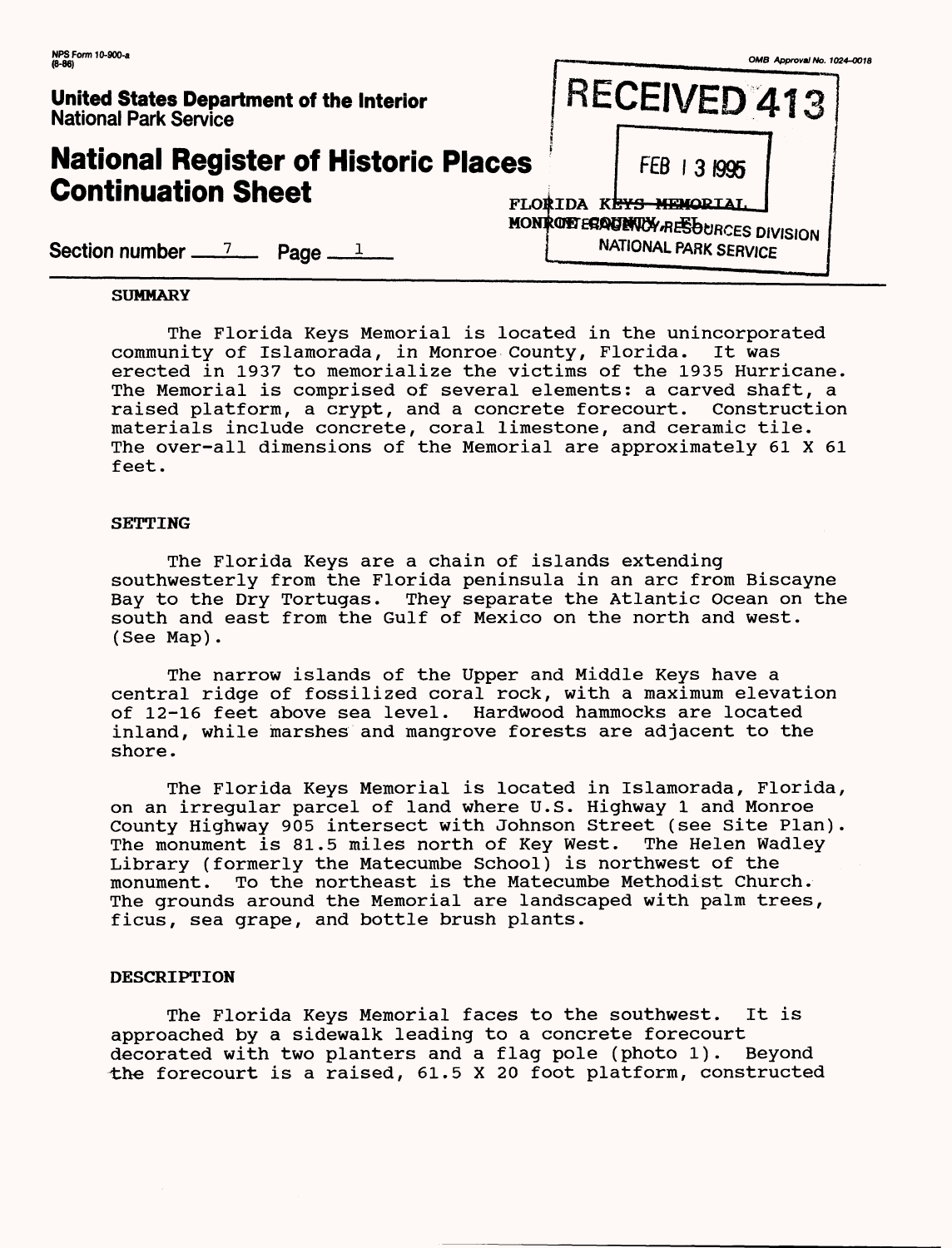# **National Register of Historic Places Continuation Sheet**

**FLORIDA KEYS MEMORIAL MONROE COUNTY, FL.**

Section number  $\frac{7}{2}$  Page  $\frac{2}{2}$ 

of stone and concrete (photo 2). The tiered platform, resting on bedrock, is accessed by a low flight of five broad steps. The floor of the platform is covered with coral slabs quarried from either Windley Key or Key Largo. The back and ends of the platform are defined by a low wall with a bench around the inside perimeter of the monument (photo 1 and 3).

A eighteen-foot high rectangular shaft of coral limestone with slightly battered sides rises from the center of the rear wall of the platform (photo 2). This shaft is decorated with a carved panel depicting a tidal wave and palm trees bending under the force of strong winds (photo 4). Under the panel is a bronze plaque inscribed:

"DEDICATED TO THE MEMORY OF THE CIVILIANS AND WAR VETERANS WHOSE LIVES WERE LOST IN THE HURRICANE OF SEPTEMBER SECOND, 1935."

In the center of the platform, in front of the shaft, is a rectangular crypt that extends into the bedrock. The crypt is covered with a slightly elevated, 22 X 10 foot ceramic tile map of the Keys (photo 5). The tiles are in shades of buff, green, and blue, representing the islands, shallow water, and the deep ocean. The crypt is divided into eight cement-lined compartments that can accommodate small caskets. At certain points the tiles are removable to provide access to these compartments.

The Florida Keys Memorial is a unique artistic expression that utilized the skills of stone masons, sculptors, designers, ceramicists, and metal workers. Working together they created a memorial, with characteristics of the Moderne style, in an artistic conception that expresses the power of the natural elements. The Memorial is in good repair and is unaltered.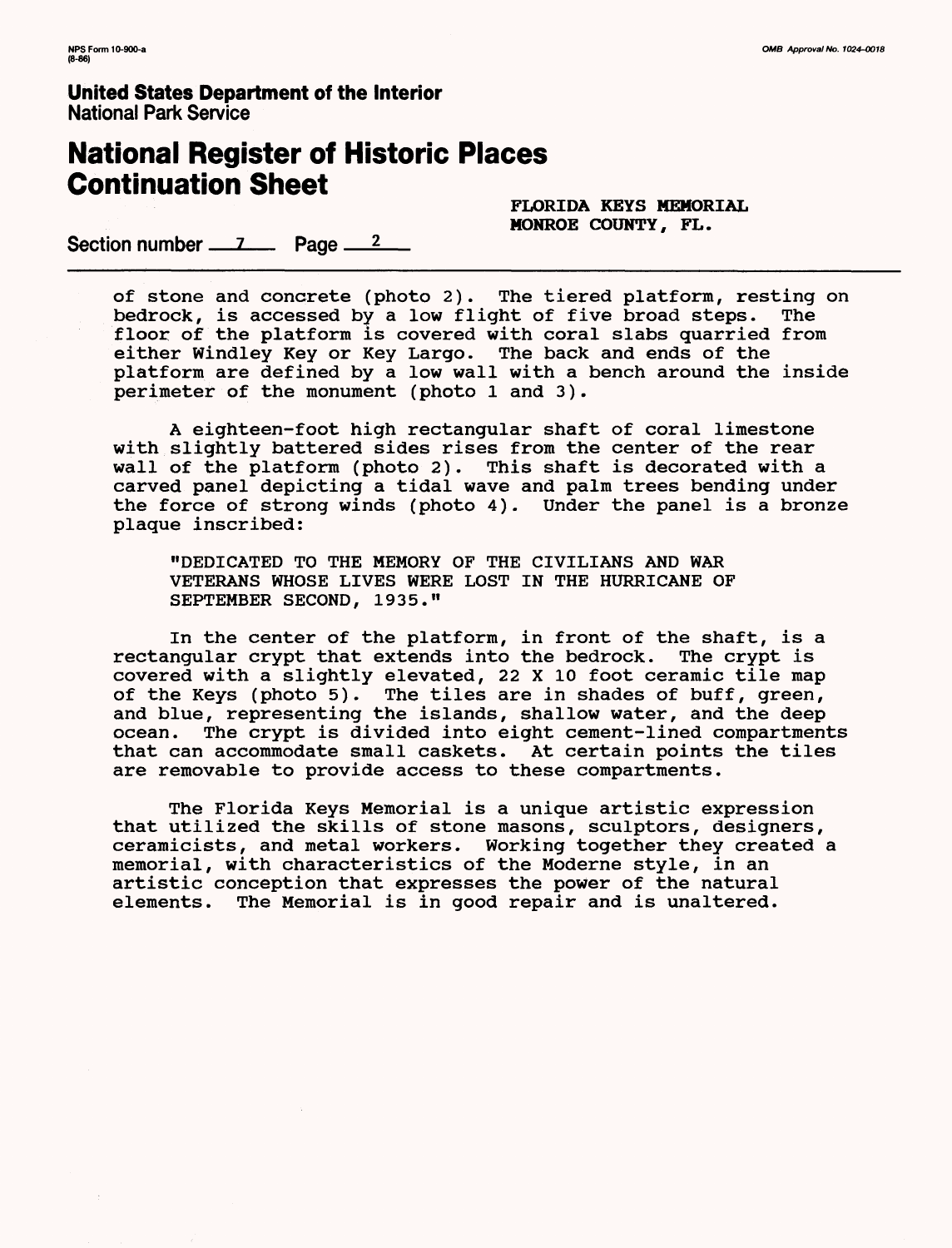# **National Register of Historic Places Continuation Sheet**

Section number  $\frac{8}{2}$  Page  $\frac{1}{2}$ 

FLORIDA KEYS MEMORIAL MONROE COUNTY, FL.

#### **SUMMARY**

The Florida Keys Memorial is located in the unincorporated community of Islamorada, on Upper Matecumbe Key, in Monroe County, Florida. The Memorial is eligible for listing in the National Register under criteria A and C for its significance in<br>the areas of art, politics/government, and social history. The the areas of art, politics/government, and social history. Memorial was erected in 1937 to memorialize the victims of the 1935 Labor Day Hurricane. The monument is a significant representation of the Federal government's public works activity in Florida during the depression years. The Florida Keys Memorial was designed by the Florida Division of the Federal Art Project and constructed by the Works Progress Administration. It is an excellent example of Moderne artistic expression of the 1930s.

#### **HISTORIC CONTEXT**

 $\sigma^2$ 

Settlement of the Florida Keys progressed slowly during the middle decades of the nineteenth century. The early settlers were primarily fishermen, spongers, wreck salvagers, and later, truck and pineapple farmers. The Russell family in 1882 became the first permanent residents of Islamorada on Upper Matecumbe Key (see Map). The sparsity of settlement can be attributed to several things, but was primarily related to lack of adequate transportation to obtain supplies and to ship products. Poor transportation also resulted in isolation of the area. For many years the only link between the Keys and the mainland were freight and mail schooners. Although railroad transportation was available by 1912, there was no highway through the Keys until the late 1920s. The comforts of modern life were often unavailable. For example, electricity was not generally available in the Keys until the 1940s.

Several of the Keys were sites of World War II military installations. The entire population of Monroe County was only 14,000 in 1940. A population boom followed the war and by 1955 the county had a population of over 45,000. Much of this growth has been attributed to the development of defense activities in Key West and the expansion of tourism in southeast Florida.

The completion of the Florida East Coast Railroad Extension in 1912 was an important transportation development for the Keys.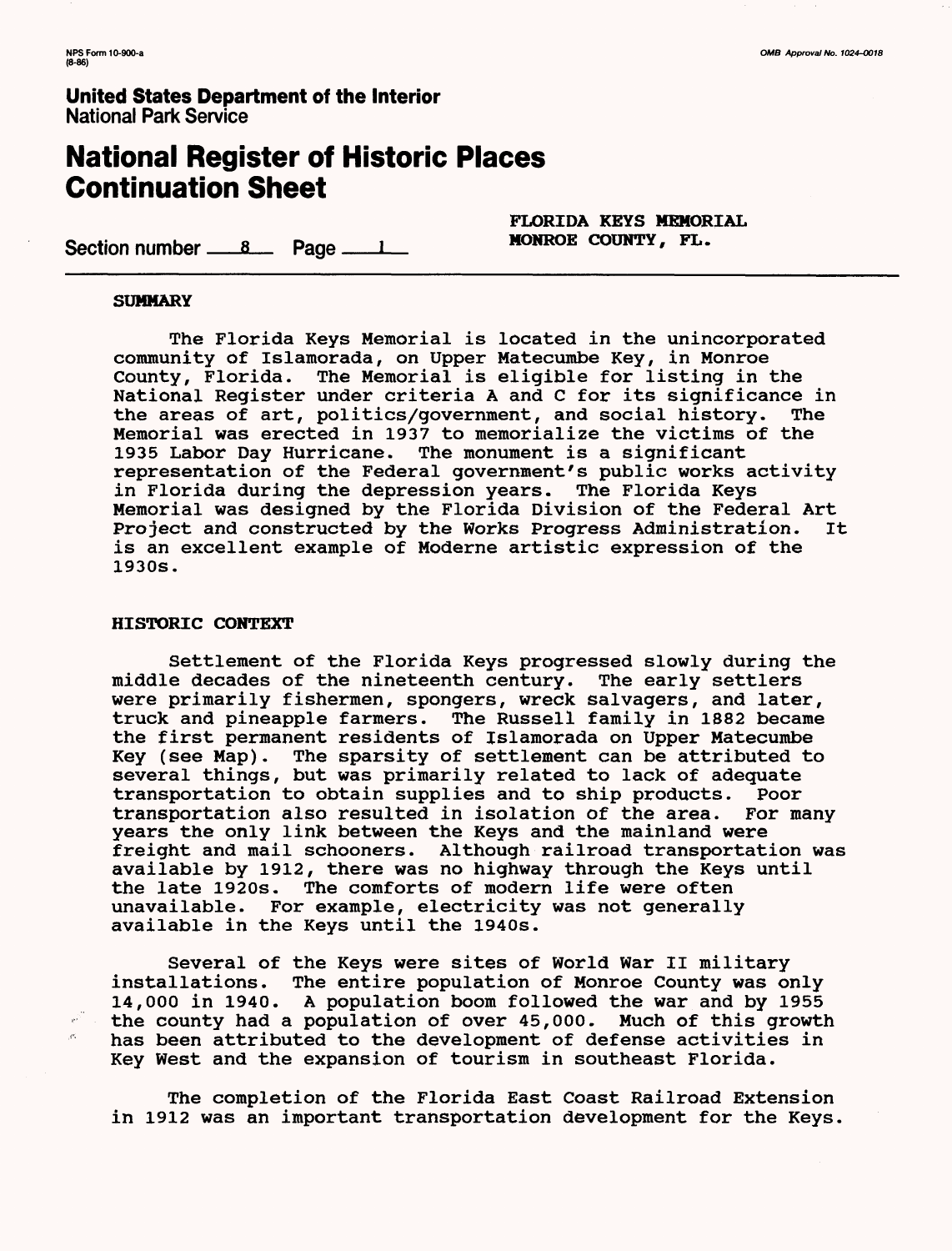# **National Register of Historic Places Continuation Sheet**

Section number  $8 \times 12$ 

**FLORIDA KEYS MEMORIAL**

Transportation was further aided by the Overseas Highway, which was begun in the 1920s. Completion of the highway was undertaken in the 1930s, with the labor provided by a number of World War I veterans working under the direction of the Works Progress Administration (WPA) and the Federal Emergecy Relief Administration (FERA). Many of those veterans lost their lives in the 1935 hurricane that struck the Keys. The hurricane also destroyed much of the railroad through the Keys.

### FLORIDA EAST COAST RAILROAD EXTENSION

Construction of a railroad to Key West had been advocated as early as 1835 and was finally realized by Henry Flagler in the early 20th century. Flagler's Florida East Coast (FEC) Railroad extended south from Jacksonville, reaching Miami in 1895. After extensive survey work, the construction of the 156 mile Key West Extension of the FEC Railroad began in 1905. The extension, completed in 1912, necessitated the building of over sixty bridges. This rail line operated for twenty-three years until it was destroyed by the Labor Day Hurricane of 1935.

### "BONUS EXPEDITIONARY FORCE"

During the Great Depression, unemployed World War I veterans staged hunger marches and demonstrations in several cities, but the most famous protest was that of the "Bonus Expeditionary Force" in Washington, D.C. in the spring of 1932. Veterans gathered to petition Congress for immediate payment of a bonus for veterans that had been approved in 1924 for distribution in 1945. Men who had lost jobs and homes because of the economic reverses of the Great Depression felt an immediate and pressing need for the money and considered 1945 too far in the future.

During June and July of 1932, a huge encampment of 15,000 veterans gathered near the capital. At the time, this was the largest body of protesters to have gathered in Washington. President Hoover wanted to avoid any violent confrontation with the protesting veterans, but on July 28th, his chief of staff, Douglas MacArthur, routed the veterans with bayonets and tear gas. These actions, some believe, helped Franklin D. Roosevelt attain the presidency.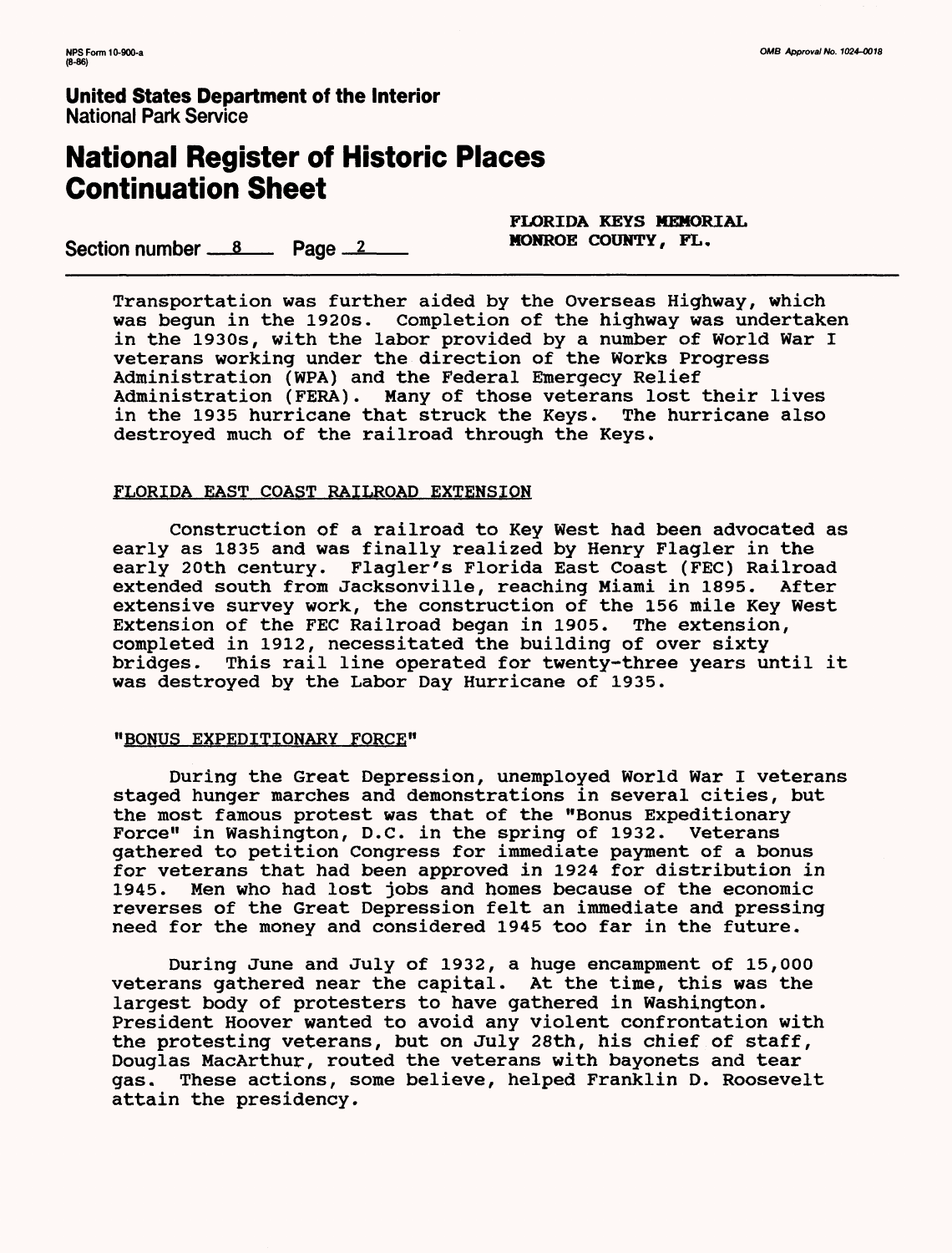# **National Register of Historic Places Continuation Sheet**

Section number  $\frac{8}{2}$  Page  $\frac{3}{2}$ 

**FLORIDA KEYS MEMORIAL**

Another bonus march, with 3,000 participants, occurred in May, 1933. While the protesters attracted little attention, Roosevelt did authorize the enrollment of 25,000 veterans in the newly formed Civilian Conservation Corps, which had been previously restricted to the 16-25 year old age bracket. Those attending the protest in Washington were to be given priority and 2,657 were enrolled.

A third Bonus March, with only 1,500 participants, took place in May of 1934. Of these, 600 elected to enroll in the CCC. Fearful that the Bonus March would become a regular occurrence, Relief Administrator Harry Hopkins set up a mechanism to ship protesting homeless veterans to one of the decentralized transient camps of the FERA (Federal Emergency Relief Administration, later the WPA). Between late 1934 and early 1936, approximately 10,000 veterans were peacefully removed from Washington by that process. Payment of the bonus was finally approved by Congress in 1936.

### OVERSEAS HIGHWAY

The Florida Land Boom of the 1920s and the increasing popularity of the automobile created a demand for an overseas highway through the Florida Keys. Between 1922-1928, Monroe County spent \$4 million on the construction of 40 miles of highway between Key West and No Name Key and 60 miles of highway between Florida City on the mainland and Lower Matecumbe Key. This highway ran parallel to Flagler's overseas railroad, with the exception of a 40-mile gap between Lower Matecumbe and No Name Key that had to be traversed by two ferry connections. In 1930 a 14 mile stretch of highway was completed across Vaca Key with a terminal on each end. This reduced the required ferry time and provided the town of Marathon a road connection to the mainland. In 1933 the Florida legislature established the In 1933 the Florida legislature established the Overseas Road and Toll Bridge District to complete the highway without the use of ferries. The body was given the power to sell bonds to construct and maintain a toll road. The Army Corp of Engineers had estimated a cost of \$7,500,000 to complete the project. However, in the midst of the Depression, Monroe County was already indebted to its limit. The County submitted a was already indebted to its limit. \$10,700,000 request to the Reconstruction Finance Corporation (RFC), one of President Roosevelt's programs to pull the nation out of the Depression, for the project. The RFC submitted the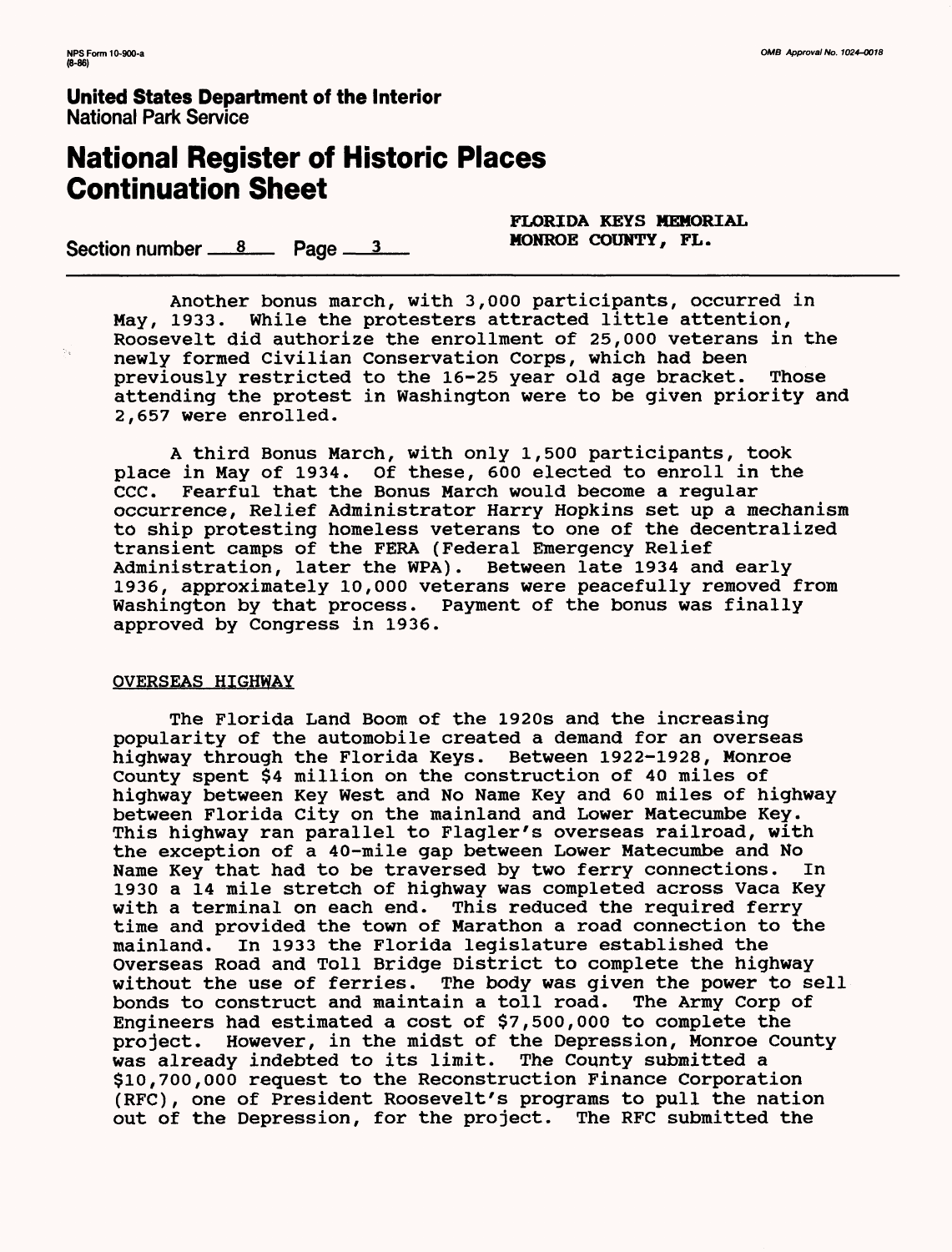# **National Register of Historic Places Continuation Sheet**

**FLORIDA KEYS MEMORIAL MONROE COUNTY, FL.**

Section number <u>——<sup>8</sup>—</u> Page —<sup>4</sup>——

request to Washington in October 1932, and it was approved. In 1934, FERA began employing World War I veterans, many of whom had been Bonus Army marchers, to aid in construction of the project. The following year the project was taken over by the WPA and FERA. Three camps for the workers were constructed on Windley Key and Lower Matecumbe Key, each with the capacity to house 250 men. The bridge on which the men were working started from Camp No. 3 at the southern end of Lower Matecumbe Key. Although the number varied, at times there were as many as 684 veterans employed on this project.

### 1935 LABOR DAY HURRICANE

A small, but violent Hurricane hit the Keys on September 2, 1935. It was only 40 miles in width when it crossed the Keys and although it struck no centers of population, it was second only to that of 1928 in the number of lives lost. Approximately 500 residents lived in the path of the storm. The additional 684 WPA and FERA workers living on the Keys greatly increased the fatality figures. Varying figures are found on the number of lives lost, but many accounts number 259 veterans and 167 civilian deaths. Of the seventy-member Russell family of Islamorada, only eleven remained the following day. Most of the veterans killed in the storm were probably enrolled in federal relief programs between 1934-1935 and many had participated in the Bonus Marches. The storm also caused \$11.5 million in property damage.

On Sunday, September 1, 1935, the Weather Bureau issued advisories that a hurricane was expected to hit the Florida peninsula within 24 hours. By Monday morning the skies had turned dark, wet, and windy. Winds continued to increase during the day, but until noon, it was assumed that the storm would pass south of the Keys. The holiday absence of top army and railroad officials hampered communications. At 2:35 P.M. a rescue train was finally dispatched by the FEC from Miami. However, repairs to one of the cars delayed the actual departure until almost 4:30 P.M.. At Homestead, the last mainland stop, the train was further delayed when the engineer decided to move the locomotive from the front to the rear of the train, so that the train could pull out of, rather than back out of, the storm. The train finally arrived at Snake Creek, on Windley Key, at almost 7 P.M. Debris on the track then had to be cleared before the train could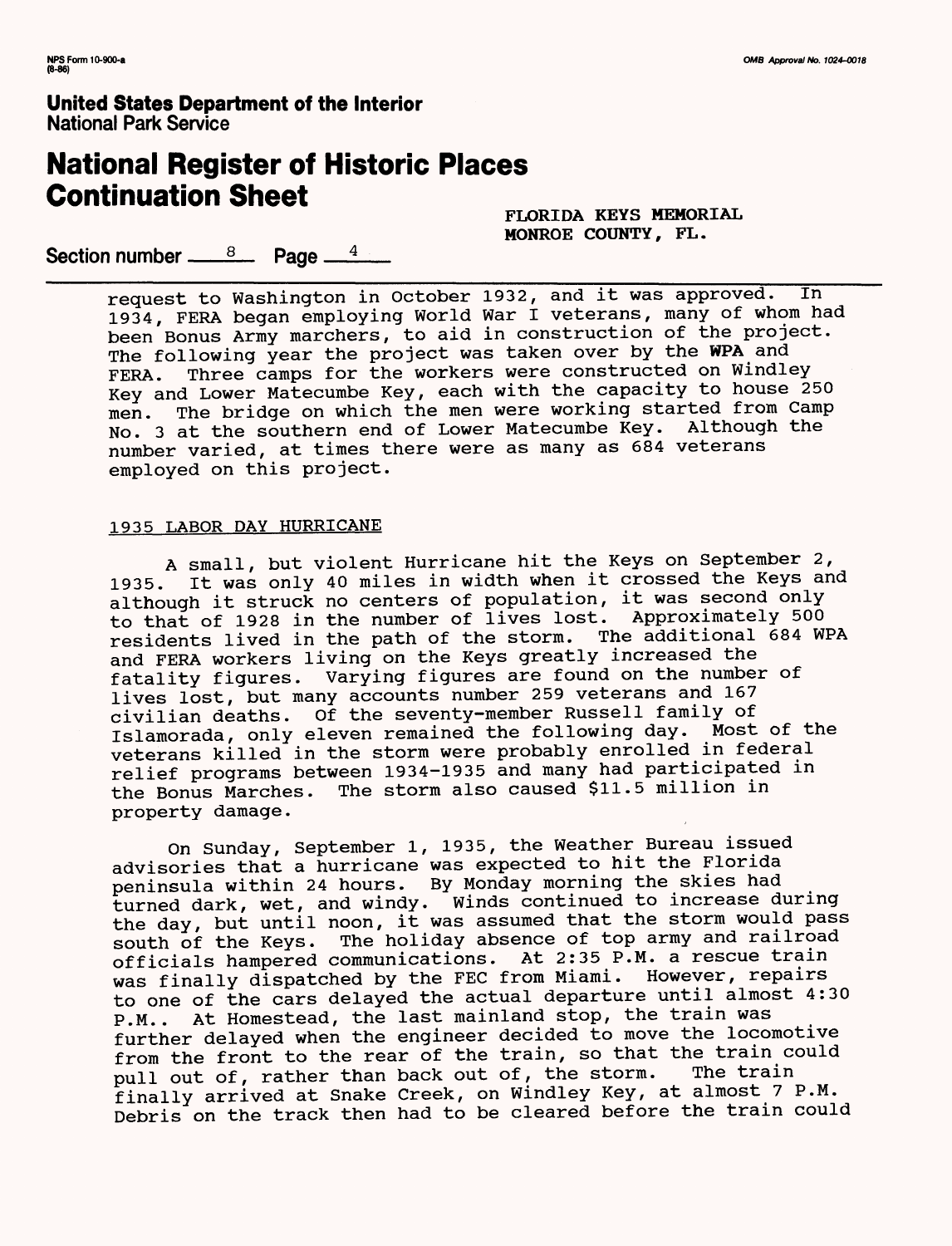# **National Register of Historic Places Continuation Sheet**

**FLORIDA KEYS MEMORIAL MONROE COUNTY, FL.**

**Section number**  $\frac{8}{2}$  **Page**  $\frac{5}{2}$ 

proceed any further. The train picked up veterans at Snake Creek, then went on to Islamorada, arriving at 8:15 P.M., an hour before the eye of the storm passed. Hundreds were loaded on to the train for the return trip to the mainland when a tidal wave, pushed by 200 mile per hour winds, knocked it off the track and killed most of those aboard.

Among the first to respond to the rescue needs of the isolated survivors was the Harvey Seeds Post of the American Legion in Miami. Past commander S. S. McCahill, and acting commander Louis T. McCarthy directed hundreds of volunteers in various capacities to speed help from the Dade County areas. The first rescue party across Snake Creek consisted of ten Legionnaires with gas lanterns. Boats soon arrived, bringing<br>food and searching for and removing the injured. The National food and searching for and removing the injured. Guard was not called out until noon the day following the hurricane, September 3rd. In the days following the hurricane, bodies were found faster than they could be buried. Gov. David Sholtz ordered the bodies cremated. After the hurricane, a Congressional inquiry was held to ascertain why so many lives were lost in spite of an evacuation plan.

In addition to the loss of life, the hurricane also swept away 41 miles of FEC tracks and trestles. Already in debt, the FEC abandoned the Key West Extension and sold its bridges and right of way to the State of Florida. Eventually, the railroad tracks and bridges were converted into highway spans and roads.

### **HISTORIC SIGNIFICANCE**

Federal relief programs continued to provide aid to the Keys following the 1935 Hurricane. Shortly after the storm, a parcel Shortly after the storm, a parcel of land in Islamorada was donated by Hugh and Liguori Matheson for the construction of a school that would also serve as a hurricane evacuation shelter. The Matecumbe School is prese The Matecumbe School is presently used as the Islamorada Library.

The identity of the person who suggested a memorial to victims of the 1935 hurricane is unknown. However, permission was obtained from the Monroe County Board of Public Instruction to use an isolated section of the Matecumbe School property for the erection of a memorial.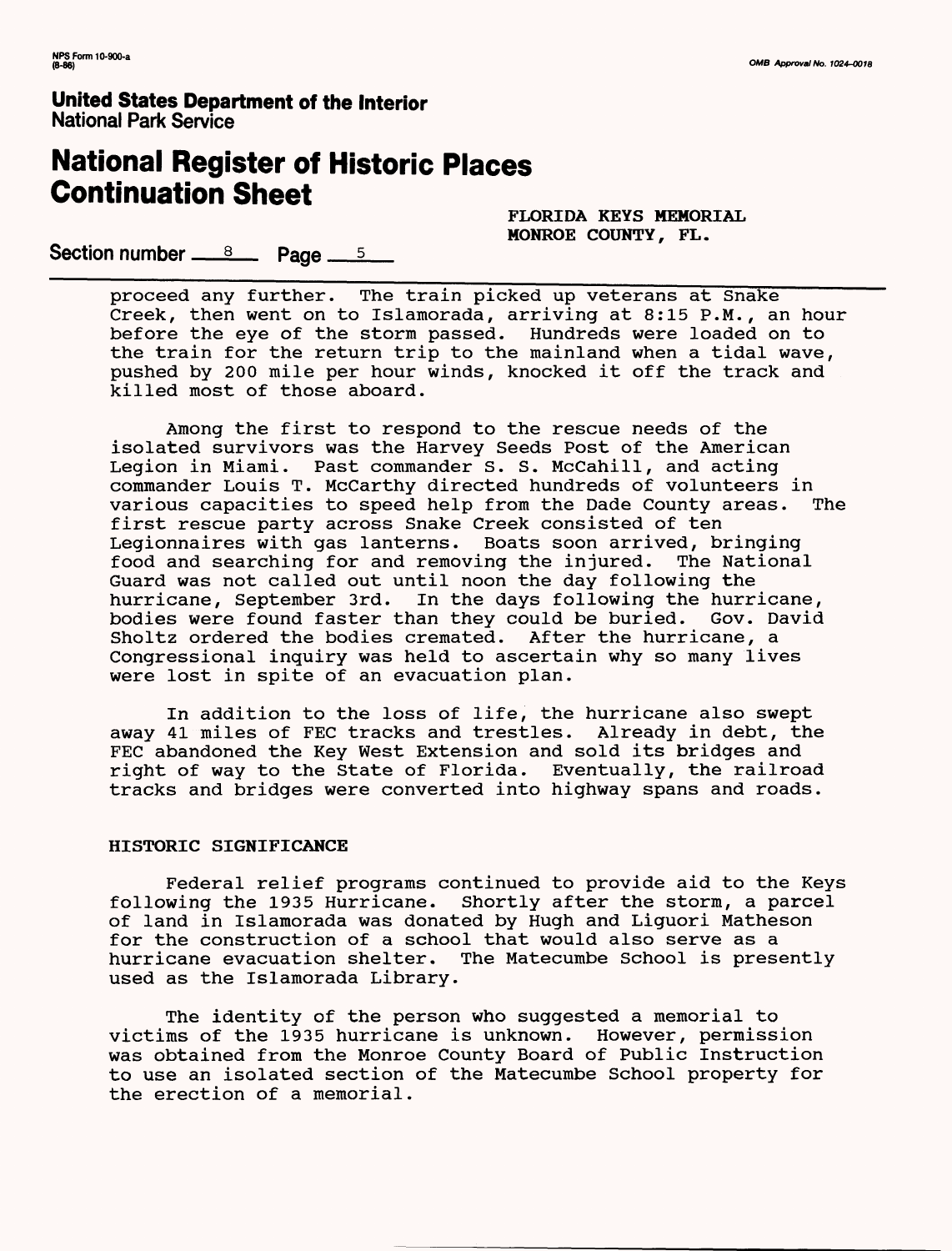# **National Register of Historic Places Continuation Sheet**

Section number  $\frac{8}{2}$  Page. 6

**FLORIDA KEYS MEMORIAL**

During the Depression years of the 1930s, even successful artists were having a difficult time. Thousands of artists were able to continue work, however, through the patronage of the Federal government in a variety of programs. The WPA and the Federal Arts Project (FAP) were the most far-reaching of the programs and sponsored major visual art forms and activities on a national basis. Over 13,000 pieces of sculpture were produced by the WPA program, with the local sponsoring agency paying a large part of the cost of materials on each project.

The Florida Keys Memorial was officially sponsored by the Monroe County Commission, but its economic impact was felt by the artists employed in the design of the project, the administrators of the federal relief projects at the state and local level, and the forty workmen who were responsible for the actual construction. Of the Memorial's final cost of over \$12,000, the Harvey Seeds Post of the American Legion in Miami donated \$3,700. Members of this Post had been actively involved in the hurricane The WPA provided almost \$9,000 for the project.

Construction of the Keys Memorial, WPA Project No. 2217, began in July of 1937 and was completed the following November. The monument was designed by artists of the Federal Art Project under the supervision of William S. Wood, Field Supervisor of District 3. State Director of the FAP was Eve Alsman Fuller. A journalist, Fuller had a long-standing interest in art. From 1926-1930 she served as the chairman of the Department of Fine Arts for the Florida Federations of Women's Clubs. From 1930- 1934 she was president of the Florida Federation of Art and in 1933 she was the art director for the Florida Commission of the Century of Progress Exposition. In 1934 Fuller was named state director for Public Works of Art in the Federal Art Project.

The design of the Florida Keys Monument, depicting the fury of the storm and its accompanying tidal way, was developed by Harold Lawson. His design was executed by sculptor Lampert Bemelmans (alternate spellings of his name as Bemlemans are also found). Bemelmans was born in Germany in 1871. Nothing is currently known of his education or career. He is listed in the Miami City Directories as a painter in 1930, and between 1932 and 1947 as a sculptor. Bemelmans was assisted on the project by John Miedema.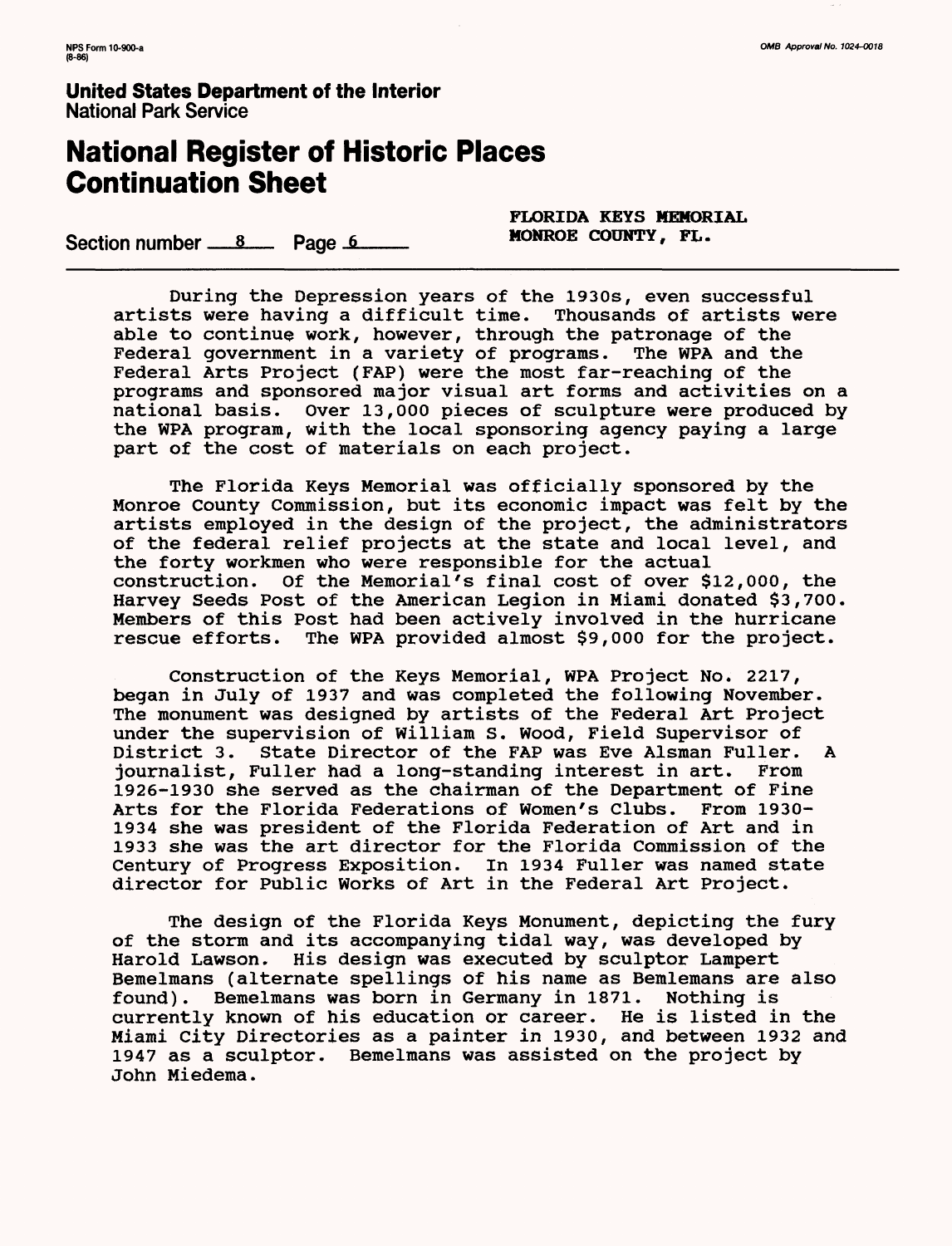# **National Register of Historic Places Continuation Sheet**

**FLORIDA KEYS MEMORIAL MONROE COUNTY, FL.**

Section number <u><sup>8</sup></u> Page <sup>7</sup>

The ceramic tile panel of the crypt was designed and crafted by members of the Federal Art Project and included ceramicist Adela Gisbet, craftsman William C. Shaw, and designers Allie Mae Kitchens and Emigdio Reyes. The bronze plaque was designed by John Klinkenberg.

The WPA field representative of Zone 2 was Oscar A. Sandquist. Between 1911 and 1914, Sandquist had served as assistant engineer for the FEC Railroad Key West Extension. During World War I he supervised construction of the Key West navy yard, barracks, and air station. In 1921 he was one of the founders of the Miami engineering firm of Sandquist and Snow. Sandquist was in charge of the committee responsible for dedication of the monument. He wanted the dedication to be "inclusive and representative of all Veterans organizations and the interested communities." His goal was realized at the dedication ceremonies on November 14, 1937 (photo 6). Music was provided by the Harvey Seeds Post Drum and Bugle Corp and by the WPA Symphony Orchestra. A burial service was conducted by Catholic, Protestant, and Jewish clergy. The body of a Catholic, Protestant, and Jewish clergy. Philadelphia veteran and storm victim, Herman Sauter, was placed in the crypt. Sauter's body had been found the previous January. The highlight of the ceremonies, witnessed by 5,000 and heard on radio transmission by countless others, was the unveiling of the memorial by nine year-old Fay Marie Parker, one of the survivors of the hurricane. A telegram from President Roosevelt was read at the ceremonies. The principle address was delivered by Dr.<br>John J. Tigert, President of the University of Florida. Tigert John J. Tigert, President of the University of Florida. expressed the hope that the tragedy would be a "stratagem in the Divine plan for greater things." After the ceremonies, the monument was covered with wreaths from various organizations and the relatives of victims.

The monument is a significant example of the intervention of the Federal government in providing economic relief to Florida during the years of the Great Depression. It also recalls, indirectly, the historical importance of adequate transportation routes to the keys and the impact of weather on life in the Keys.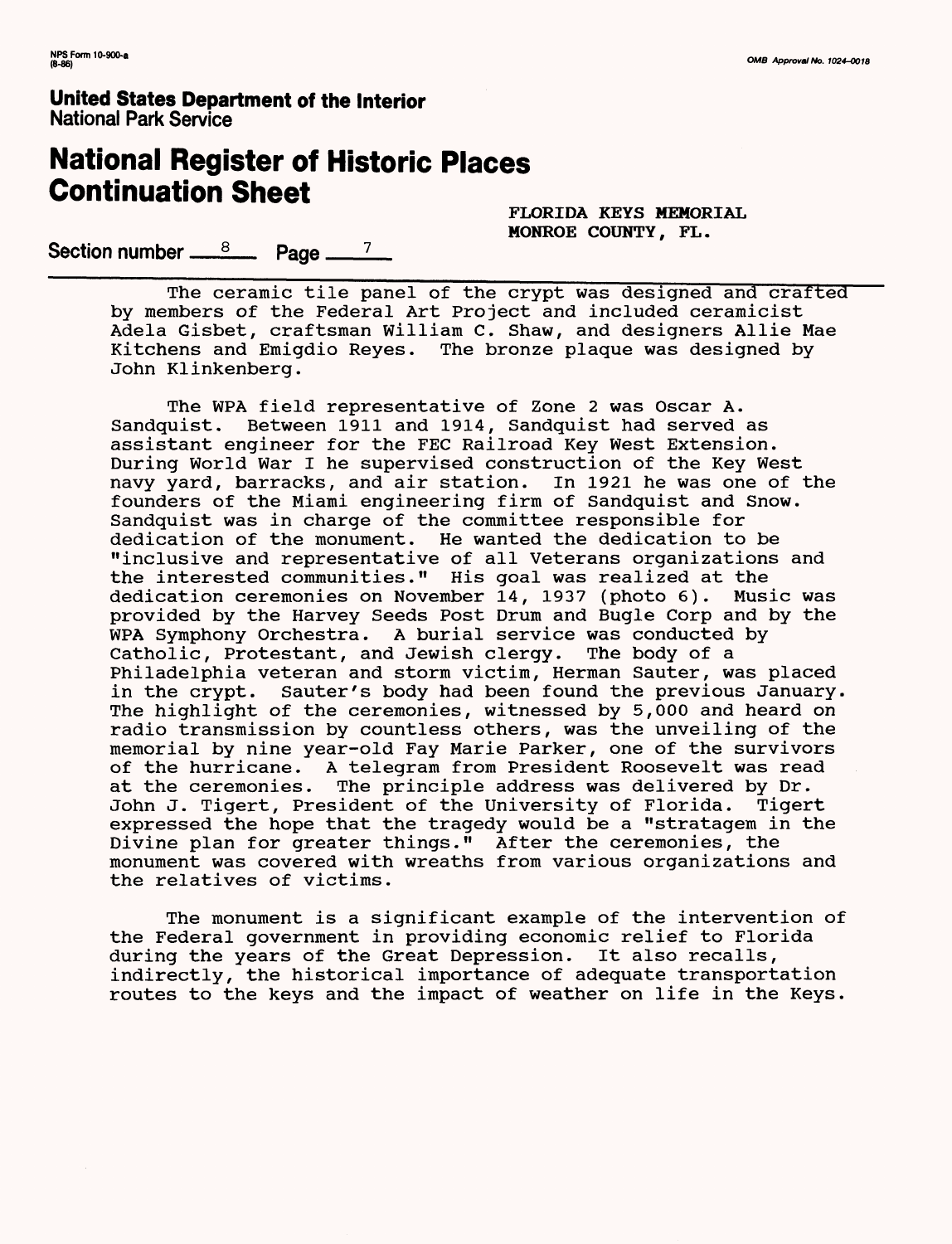# **National Register of Historic Places Continuation Sheet**

**FLORIDA KEYS MEMORIAL**

Section number  $8 \times 10^{-8}$  Page  $8 \times 10^{-8}$  MONROE COUNTY, FL.

### **ARTISTIC SIGNIFICANCE**

The stylistic expression known as Art Moderne had its roots in twentieth-century industrialism, with machinery often providing the inspiration for its designs. The design motifs were simplified, verging on the abstract. Rather than expression through a profusion of realistic detail, the Moderne artists favored a more symbolic approach utilizing strong linear elements and contrasts between solid and void, light and shadow. In the Florida Keys Memorial, the force of the hurricane is expressed through the stylized, churning waves, the curves of the straining tree trunks, and the striated treatment of the palm fronds, blown horizontal by the strength of the wind.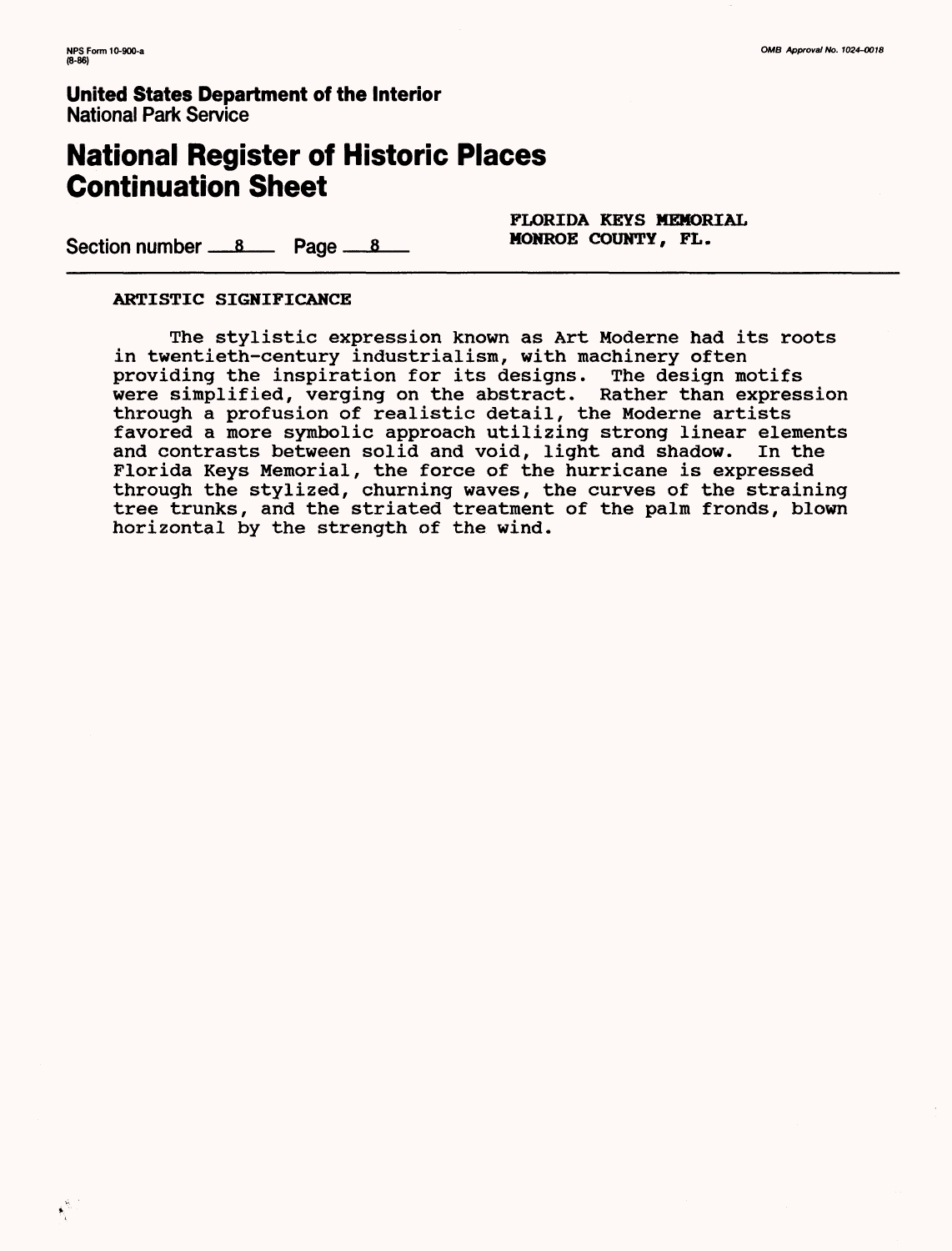# **National Register of Historic Places Continuation Sheet**

**FLORIDA KEYS MEMORIAL MONROE COUNTY, FL.**

Section number  $\frac{9}{2}$  Page  $\frac{1}{2}$ 

Artman, L. P., Jr. Key West History. Privately printed, 1969.

Beare, Nikki. Pirates, Pineapples and People: Tales and Legends of the Upper Florida Keys. Miami Beach: Atlantic Printers, 1961.

- "Ceremony Planned at Keys Unveiling." Miami Daily News, 8 October 1937.
- Daniels, Roger. The Bonus March. Westport, Connecticut: Greenwood Publishing Corporation, 1971.
- Douglas, Marjory Stoneman. Hurricane. New York: Rinehart and Company, 1958.
- Dunn, Hampton. "A City Remembers Storm Victims." Tallahassee Democrat, 5 February 1967.
- "The Florida Keys." Miami Economic Research 7 (October 1954):  $1 - 5$ .
- Gray, Richard W. Florida Hurricanes. Washington, D.C.: U.S. Department of Commerce, 1949.
- "Honorary Monument Committee is Named." Miami Herald, 13 October 1937.
- Kendrick, Baynard. Florida Trails to Turnpikes, 1914-1964. Gainesville: University of Florida Press, 1964.
- "Keys Memorial to be Unveiled." New York Times, 17 October 1937.
- "Legion Will Aid With Dedication." Lake Worth Herald, 12 November 1937.
- Lisio, Donald J. The President and Protest: Hoover, Conspiracy, and the Bonus Riot. Columbia: University of Missouri Press, 1974.
- "Local Legion to Take Part in Dedication." Coral Gables Riviera, 12 November 1937.
- Mallett, Daniel T. Mallett's Index of Artists, Supplement. New York: Peter Smith, 1948.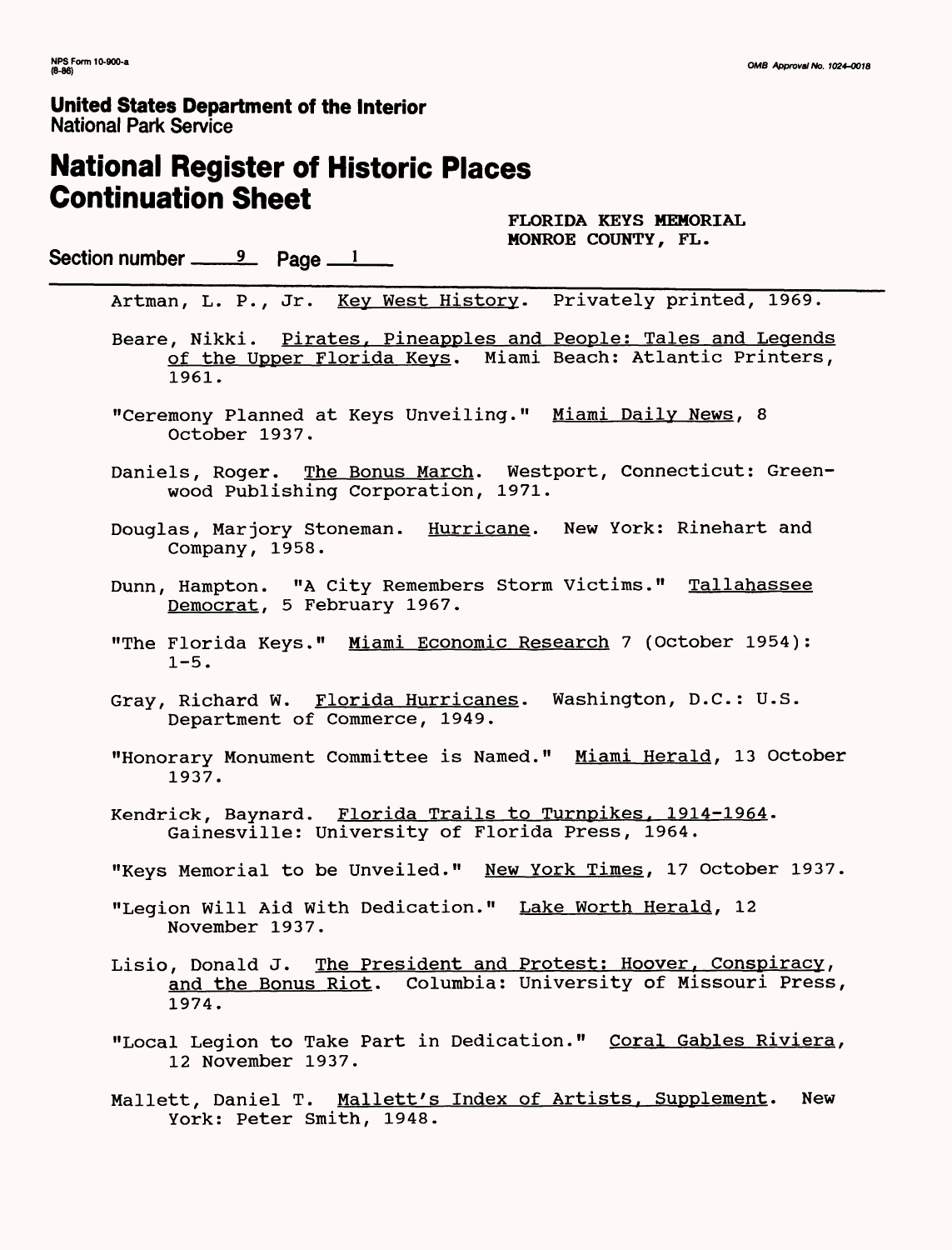# **National Register of Historic Places Continuation Sheet**

**FLORIDA KEYS MEMORIAL MONROE COUNTY, FL.**

Section number <u>9</u> Page 2

- "Matecumbe Memorial Ceremonies Are Set." Miami Herald, 10 October 1937.
- "Memorial Dedication Committee Expanded." Miami Herald, 20 October 1937.
- "Memorial Dedication on Keys Set Sunday," Miami Herald, 9 November 1937.
- "Memorial for Soldier Dead is Dedicated." Florida Veteran, 15 November 1937.
- "Memorial Unveiled Sunday for Key 1935 Storm Dead." Miami Sun, 19 November 1937.
- Miami City Directory. Jacksonville: R. L. Polk and Co., 1930-1947.
- "Monument Erected to Hurricane Dead on Matecumbe Key." Jacksonville Times-Union, 8 October 1937.
- "Monument on Key to Show Storm's Fury." Homestead Leader, 9 October 1937.
- O'Connor, Francis V., ed. The New Deal Art Projects; An Anthology of Memoirs. Washington, D. C.: Smithsonian Institution Press, 1972.
- "Plan Complete for Dedication of Keys Crypt." Miami Daily News, 1 November 1937.
- Stevenson, George B. Keyguide. Privately printed, 1970.
- Tebeau, Charlton. A Florida History. Coral Gables: University Of Miami Press, 1971.
- "Veterans Due to Start on Bridge Work Soon." Palm Beach Post, 26 October 1934.
- "Veterans Will Work on Road." Florida Times-Union [Jacksonville], 19 October 1934.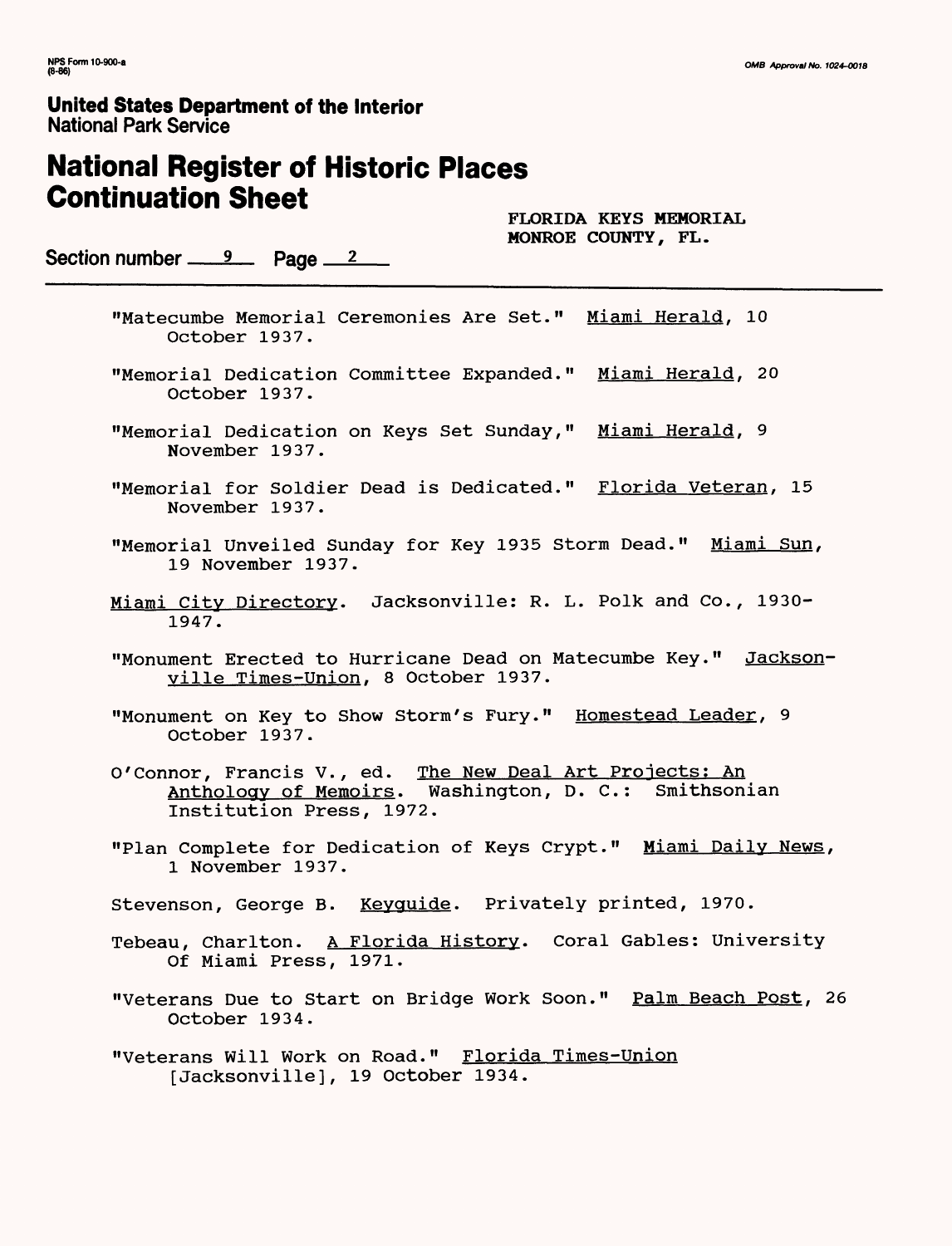# **National Register of Historic Places Continuation Sheet**

**FLORIDA KEYS MEMORIAL MONROE COUNTY, FL.**

Section number <u>9</u> Page 3

Windhorn, Stan and Langley, Wright. Yesterday's Florida Keys. Miami: E. A. Seemann Publishing Company, 1974.

"Work to be Begun on Keys Memorial." Miami Herald, 18 July 1937.

"Work to Get Under Way on Bridging of Gap in the Overseas Highway." Fort Pierce News Tribune, 26 October 1934.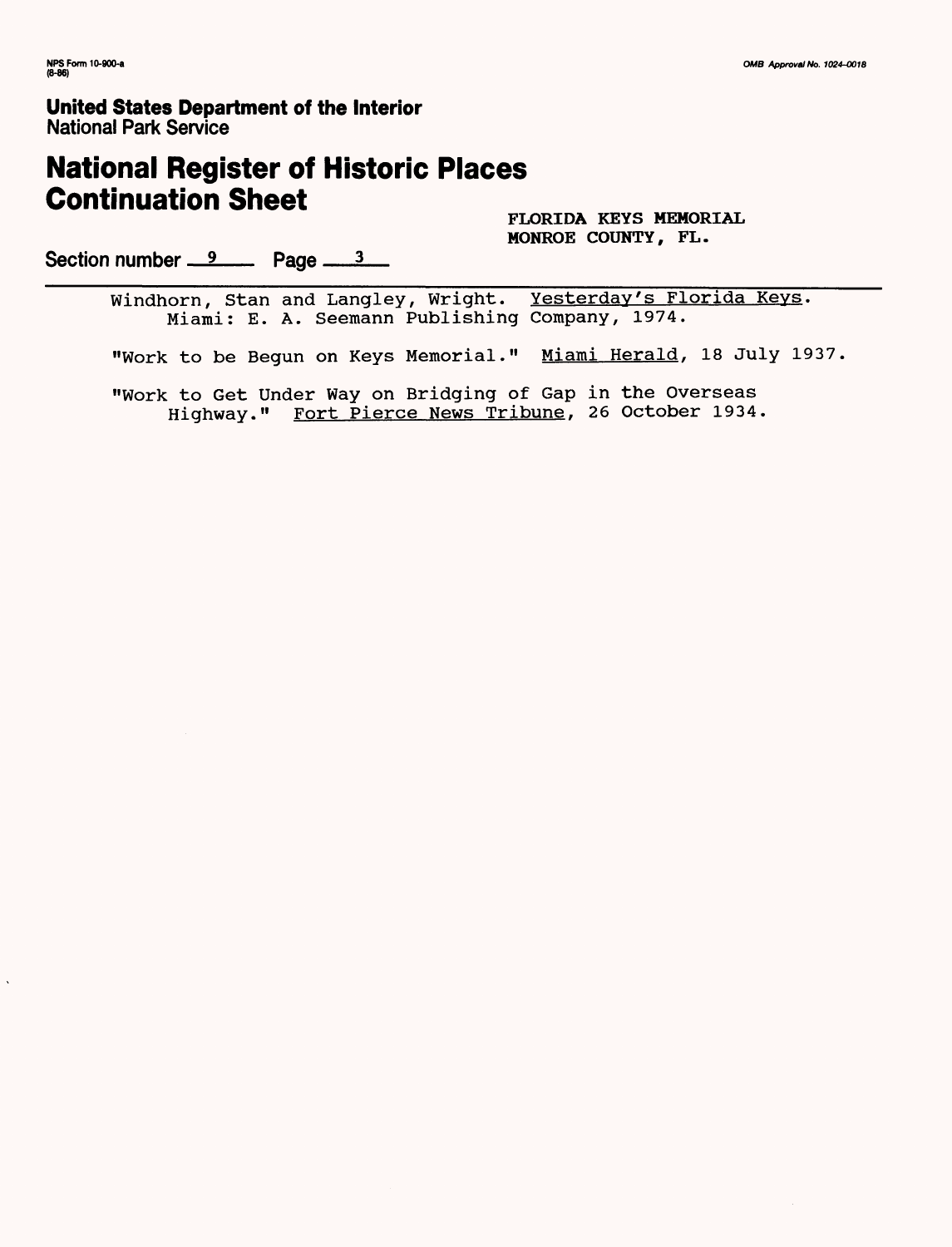# **National Register of Historic Places Continuation Sheet**

**FLORIDA KEYS MEMORIAL MONROE COUNTY, FL.**

Section number  $10$  Page  $1$ 

### **VERBAL BOUNDARY DESCRIPTION**

Parcel No. 00095080-000000, Monroe County Property Appraiser, described as: 32/33 63 37 E 63732-04 Upper Matecumbe P-81-41, PT GOV Lot 1-2, Sec 32 PT GOV Lot 2, Sec 33 G-4-189, G-6 86.

### **BOUNDARY JUSTIFICATION**

The nominated property includes the entire parcel historically associated with the Florida Keys Memorial.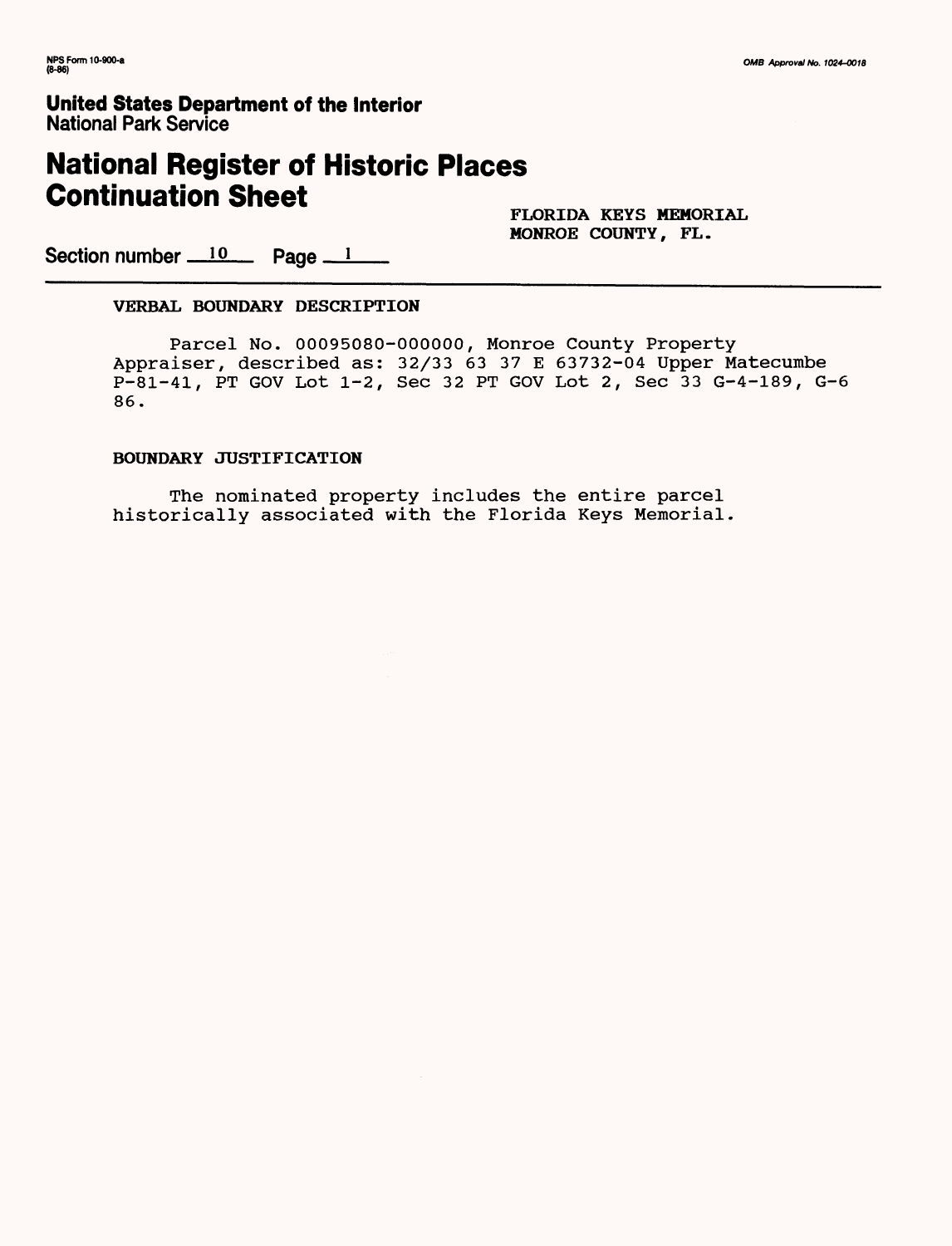# **National Register of Historic Places Continuation Sheet**

**FLORIDA KEYS MEMORIAL MONROE COUNTY, FL.**

Section number  $Pbata$  Page  $1$ 

1. Florida Keys Memorial 2. Monroe County, Florida 3. Jerry Wilkinson 4. April, 1994 5. Jerry Wilkinson, 38 East Beach Road, Tavernier, Florida, 33070 6. Aerial view, looking northeast<br>7. Photo 1 of 6 Photo 1 of 6 Number 1-5 are the same for photographs 2 through 5 6. Primary (south) elevation, view looking north Photo 2 of 6 6. Rear elevation, view looking southwest 7. Photo 3 of 6 6. Detail, relief sculpture of obelisk; view looking north 7. Photo 4 of 6 6. Detail, floor of Memorial, showing ceramic tiles over crypt; view looking west 7. Photo 5 of 6 1. Florida Keys Memorial 2. Monroe County, Fl. 3. Unknown 4. November 14, 1937<br>5. Monroe County Lib Monroe County Library, Key West, Florida 6. Historic photo of Florida Keys Memorial dedication ceremony 7. Photo 6 of 6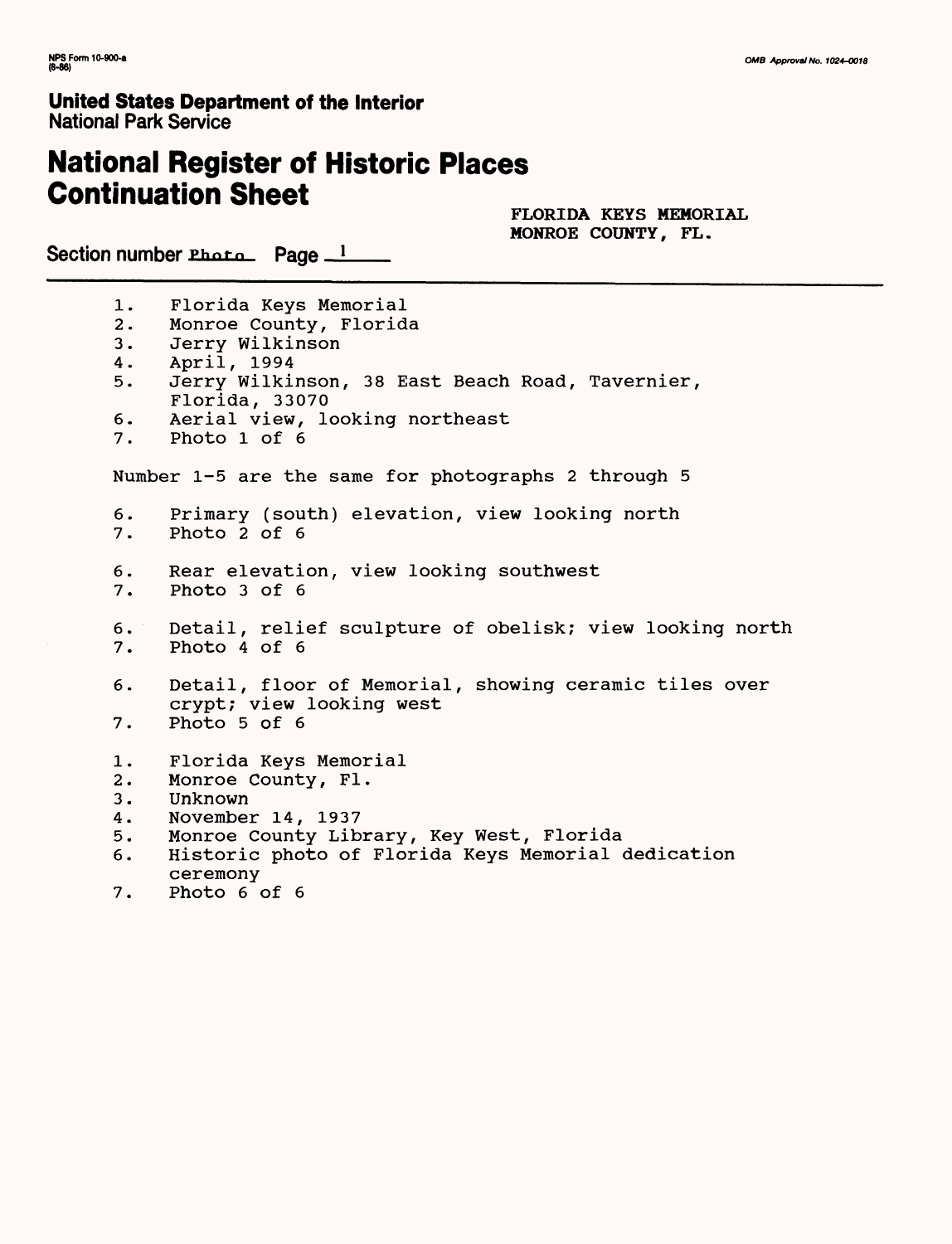